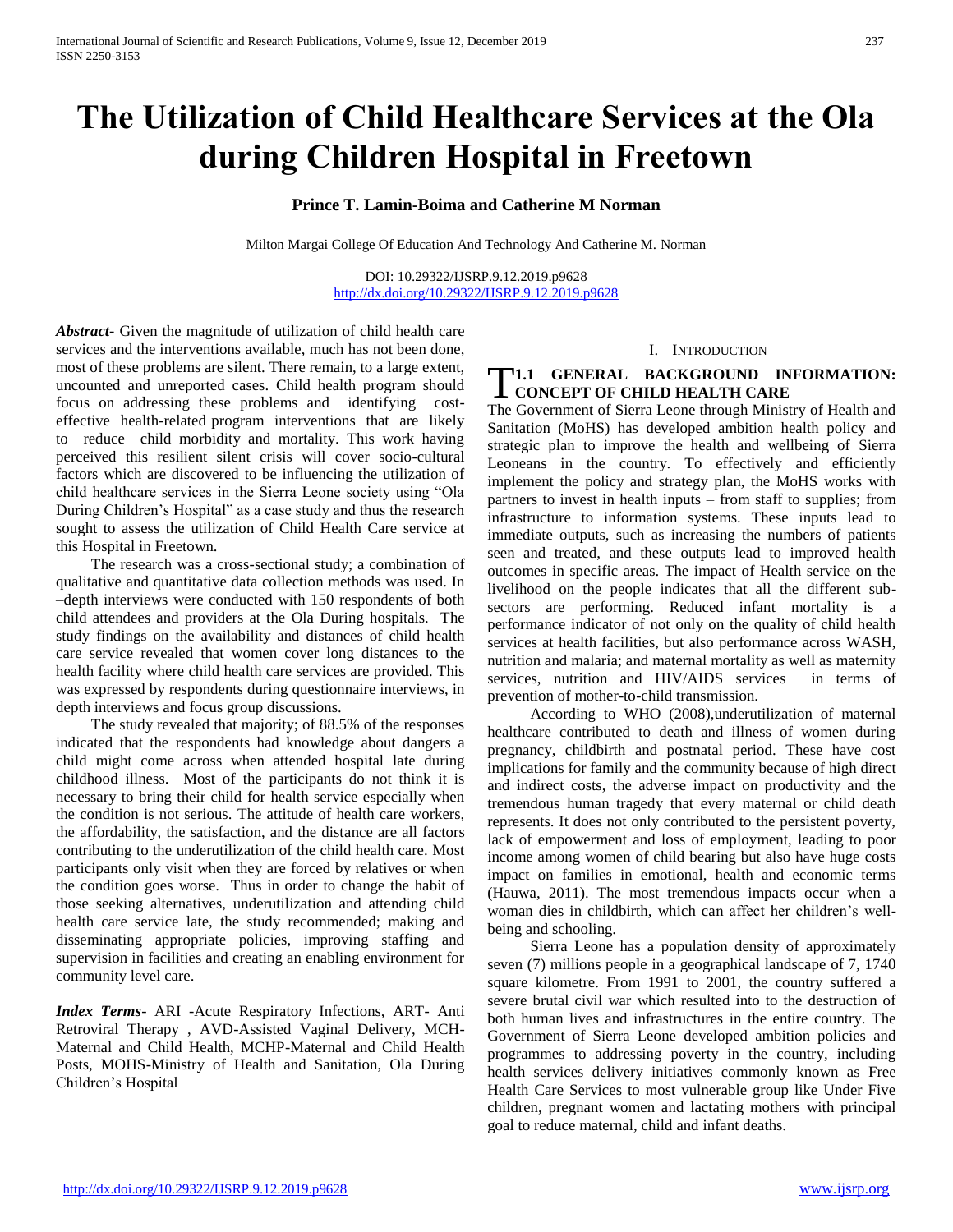On the  $24<sup>th</sup>$  of May 2014, the director of disease control declared an outbreak of the world worst deadly and notorious Ebola virus of haemorrhagic genus in Sierra Leone which spread geometrically in the entire country. Prior to the epidemic of Ebola Disease in Sierra Leone, the country has been characterised by weak and fragile health system in term of man power, logistic and finance. A major focus after the outbreak was reducing child and maternal mortality and morbidity, for which the Expanded Programme on Immunization continued to be a backbone and an important entry point for broader integrated primary health care. In the same development platform, WHO and other health-related partners have supported the MoHS in rolling out the Integrated Management of Newborn and Childhood Illness (IMCI) programme as well as conducting pilot Emergency Obstetric and Newborn Care (EmONC) training sessions, and the national program of Nutrition has also been of critical importance.

 In most developing countries like Sierra Leone, access to and utilization of Child health care services in rural areas is more limited than in urban areas. In Sierra Leone, the government has put in place health centers equipped with Community Health workers, trained nurse and mid-wives in all chiefdoms. Maternal and child healthcare system is an important segment of medical system in every society. This is as a result of large number of human population involved in this health sector, coupled with the significance of this group to the overall sustenance of the human population. It is also noticed that this sector of medical system is affected by less difficult health problems, which are usually preventable. Similarly, the increasing wave of gender equality has significantly stimulated attention towards the study of women and children . It is in the light of these, that this sector has attracted overwhelming attention especially from health related researchers, health providers, and health implementers (Kerber*et al.*, 2007).

 Maternal health is the health of women during pregnancy, childbirth, and postpartum period. It encompasses the health care dimensions of family planning, preconception, prenatal, and postnatal care in order to reduce maternal morbidity and mortality (WHO, 2008). Maternal health (MH) is important to communities, families and the nation due to its profound effects on the health of women, immediate survival of the newborn and long term well-being of children, particularly girls and the wellbeing of families. The improvement in maternal health has become a long term effect on creating healthy generation because women have a key role in the rearing of children and the management of family and community affairs (WHO, 2008). According to World Bank, 2009 maternal health indicators reflect not only how well the health system is functioning, but also the degree of equity in public service delivery, utilization of services, and the social status of women.

 In industrialized countries of the world, an appreciable success has been attained in reduction of morbidity and mortality affecting the lives of both the mother and the child (Price, 1994). Whereas in less industrialized countries of the world, despite all the attempts to reduce the severity of child healthcare problems, it still remains a scourge which continues to claim the lives of a large percentage of their populations.

 More than 150 million women become pregnant in developing countries each year and an estimated 500,000 of them die from pregnancy-related causes. Utilization of Child Health Care is also the causes for more than seven million under-fives or infant deaths within the first week of life. Lack of proper Child Health Care has a further impact by causing grave economic and social hardship for family and community. Other than their health problems most children in the developing countries like Sierra Leone lack access to so many other facilities/services and increase the magnitude of death from preventable problems.

 The major determinants of utilization of Child Health Care and mortality include pregnancy, the development of pregnancy-related complications, including complications from abortion and, the management of pregnancy, delivery, and the postpartum period. However, a lot of factors contribute to the low health status of under-fives children in the developing countries including Sierra Leone. These factors include: Socio economic development of the country has serious Impact on morbidity and mortality. Infant death often has a number of interlined causes, which may start as early as birth or in early childhood.

 Lack of access to modern health care services has great impact on increasing death rate among children.

 Culture, belief systems and economic conditions are vital factors in determining health utilization services which can form the major concern of those who formulate and implement government health policies. The role which belief system, understanding the concept of disease, illness and health, improvement in the socio-economic status of the people and well planned education can all help in ensuring maximum and most efficient utilization of the health services. Communities on their own part should encourage their members to appreciate health facilities, provided by the government and utilize them. In order to combat the problem of child mortality and morbidity, the standard of living of the Sierra Leonean populace must be raised. Extreme poverty is not only the source of disease and mortality, but it is also one of the chief causes of bottleneck in public health delivery in Sierra Leone.

 Performance across key maternal health indicators such as coverage of antenatal care and postnatal care services remains strong, though with a slight fall from 2015 and marked variability across districts. Family planning coverage has improved, and following a dip in performance in 2015, immunisation coverage rates have once again increased in 2016. However, the key story for Reproductive, Maternal, Newborn, Child and Adolescent Health (RMNCAH) is that despite excellent coverage rates, particularly compared to its peers, Sierra Leone continues to lag far, far behind in maternal, infant, and child mortality. This points to an issue of poor quality service delivery, and this needs to be the focus of attention for the MoHS going forwards (MOHS, 2016).

 Additionally, viewing RMNCAH outcomes as a consequence of not only service delivery but also key preventative interventions such as nutrition, water, sanitation, and hygiene (WASH), and malaria prevention will be key to developing the joined-up strategic planning necessary to reduce the number of maternal and child deaths in the country. Given this background, this study focused on the perception of child health care services utilization and the factors that influence the utilization of child health care services.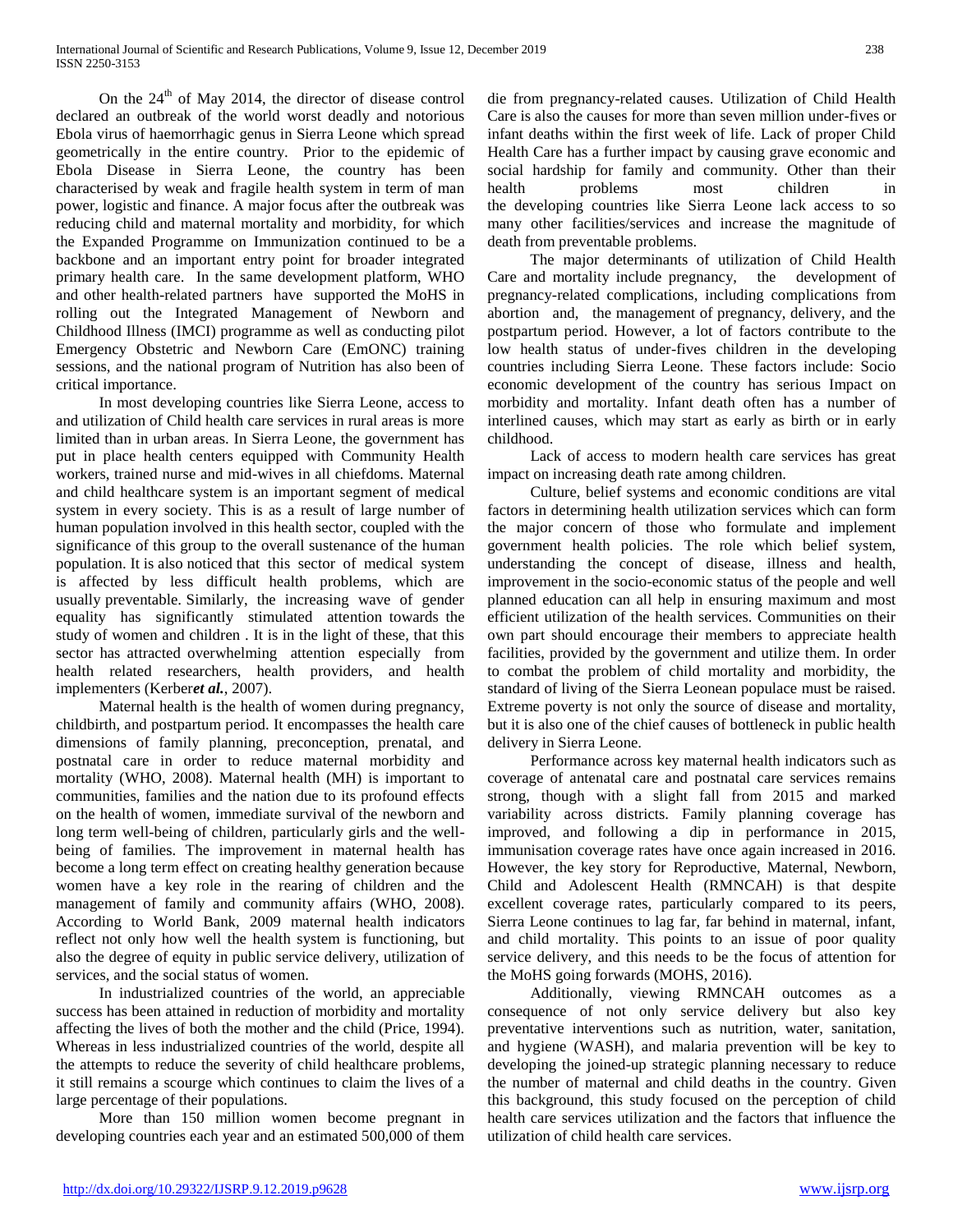#### **1.2 STATEMENT OF RESEARCH PROBLEM**

 The persistent high occurrence of child morbidity and mortality especially in Sub-Saharan African societies still reflects that much ground is yet to be covered on child healthcare. The study therefore, investigates the socio-cultural factors that influence the utilization of Child Health Care Services. Many Sierra Leoneans especially indigenes and residents of rural communities survived to adulthood, while on the average, fifteen pregnancies for a Sierra Leonean woman would produce seven normal deliveries. Some of them, who managed to survive, had abnormal growth due to inadequate nutrition which results to failure to thrive and stunted growth. Their health ecology was too disturbing to the overall health development. This situation was as a result of inadequate knowledge of maternal and child health care, which ushered in various controllable infectious diseases.

 There is a great need for revitalization of Primary Health Care (PHC) in Sierra Leone. PHC is a fundamental means of responding to the community's need for health services. It ensures community participation in planning and implementing their own healthcare, generating health awareness, mobilizing the community and preventing infections. This integrated approach is a deserving solution to child health problems in the slum communities in Sierra Leone. Sierra Leone is facing serious challenges in delivering health care services. In 2008, the life expectancy was 48 years, infant mortality rate 89 per 1000 live births, "under five" mortality rate 140 per 1000 live births and maternal mortality ratio 857 per 100,000 live births.

 The country has a poor health status mainly due to a high disease burden caused by environment related communicable diseases and aggravated by poor nutrition. Malaria (38%), acute respiratory infection (16.9%) and watery & bloody diarrhoea (9.7%) are the top most causes of outpatient attendance, together accounting for about 65%. Although stunting prevalence in under-fives has decreased from 40% in 2005 to 36.4% in 2018 and 37.7% in 2014, poor nutritional status is still a public health problem (MOHS, 2016). .

 The above-mentioned three diseases together with malnutrition account for about 70% of under– five consultations. Although the under–fives constitute about 17% of the population, they make up 49% of consultations at peripheral health units (PHUs). Malaria is endemic in the Sierra Leone and affects the whole population, but children under five years and pregnant women are most vulnerable with high morbidity and mortality rates. The country also, from time to time, experiences outbreaks of the following epidemic prone diseases: Cholera, Yellow fever, Shigellosis, Lassa fever, Measles and Meningitis, (MOHS, 2016).

 An effective evaluation system has not been institutionalized till today. From this backdrop some questions may subsequently arise in the mind of a health practitioner-: Does the existing decision making not promote Child Health Care? Does the development project undertaken ignore promoting quality health service delivery to the more vulnerable? What are the factors that affect these? The present study is an endeavor to look through these pertinent questions.

#### **1.3 JUSTIFICATIONS OF THE STUDY**

 Why should the care of children needs major consideration and be part of every program that is taking care of people's health? Children make up over 2/3 of the whole population, 4.5%. Most children in the developing countries like Sierra Leone receive insufficient or no health and are believed to result in to health problems subsequently it leads to death.

Between 1993 and 1999 when the country faced serious economic decline and political, coupled up with the Ebola epidemic in 2014 destabilized micro-economic policies. Underfive mortality rate moved from 130-194 deaths per 1000 live births. All these affected under five children (WHO, 2007 and The World Fact Book, 2010). Therefore, this work having perceived this resilient silent crisis will cover socio-cultural factors which are discovered to be influencing the utilization of child healthcare services in the Sierra Leone society using Ola During Children's Hospital as a case study.

 Given the magnitude of these problems and the interventions available, much has not been done. Most of these problems are silent. They remain, to a large extent, uncounted and unreported. Child health program should focus on addressing these problems, clarifying policy and program alternatives and identifying cost-effective health-related program interventions that are likely to reduce child morbidity and mortality.

 These outlined issues do not only show the importance of Child health care to the immediate problems. Rather, they show the role and it necessity in the welfare of the family, the community and the country as a whole.

#### **1.4 AIM AND OBJECTIVES OF STUDY**

#### **1.4.1 Aim of Study**

 The ultimate goal of this study is to assess the utilization of Child Health Care service at the Ola During Children Hospital in Freetown.

#### **1.4.2 Objectives of Study**

- i. Examine the socio-demographic characteristics of the respondents;
- ii. Highlight the socio-cultural factors influencing the utilization of child health care services in the study area;
- iii. Assess the level of the quality of health care delivery and free treatment to the less privileged neonatal (zero to twenty-eight days old babies) and the Under-Fives (twenty-eight days to five years old);
- iv. Identify the major issues and causes that affect the free health care delivery;
- v. To determine the health service impact in terms of preventing child morbidity and mortality.

#### **1.5 SIGNIFICANCE OF THE STUDY**

 The government through MOHS and its partners has invested huge amount of money in order to improve health service delivery in post-war and post-Ebola. Health service initiatives which have high impact and cost effective, including primary care service delivery mechanism aimed to scale up health services rapidly, sexual and reproductive and child health services, water and sanitation, utilization of treated bed nets and promotion of early and exclusive breastfeeding; family planning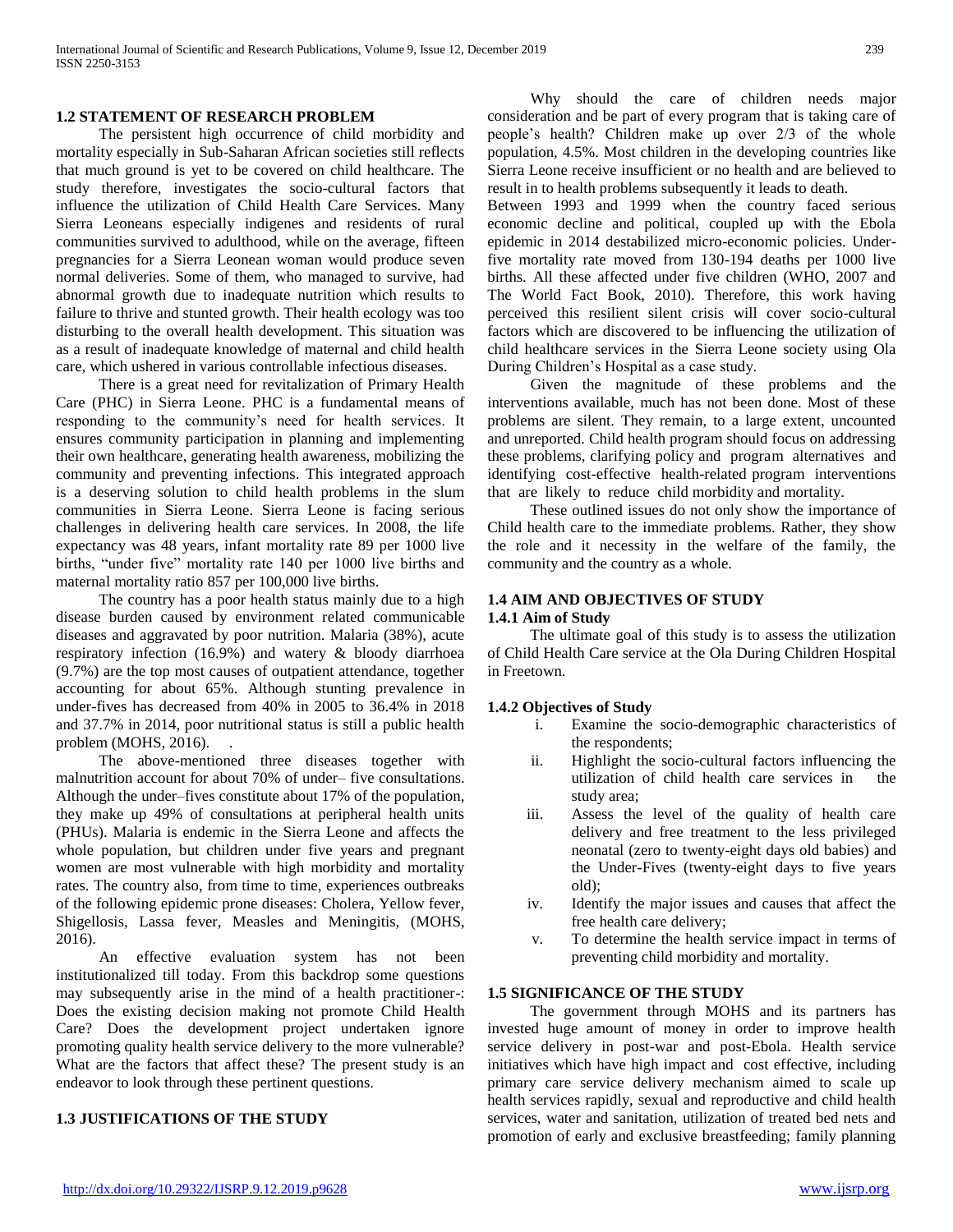to address problems of teenage pregnancies and child marriage; essential and emergency obstetric care, including prenatal, delivery and post-natal services; integrated management of neonatal and childhood illnesses; preventive services, including immunization and school health; and promotion of hygiene practices and further reduce high child and maternal mortality and morbidity in the country.

 Despite these ambition interventions, there has been high increase in the morbidity and mortality trends of many diseases. Against this background, the report of this research will be significant to MOHS, partners, private and other health-research demanded persons and institutions to fully understand the predisposing factors which are undermining beneath development of Sierra Leone health service delivery performance. It will be useful as a good document, reference, for libraries, researchers, and other related learning institution as a basic for literature review reference.

#### **1.6 ORGANIZATION OF THE STUDY**

 Ministry of Health and Sanitation is the government leading agency responsible for health service delivery in Sierra Leone**.** During the course of the study, literature regarding health service delivering, operation tools and document, qualification of staff and quantity and quality of health commodities supply to the health facility will be reviewed, while the perception of health workers and beneficiaries will be assess to help improve the study.

#### II. 2.0 LITERATUREREVIEWS

# **2.1 INTRODUCTION**

 The Centre objective of this chapter is to review relevant literature laying premium on the utilization of Child Health Care. This work aims to strengthen the realization and utilization of Child Health Care in Sierra Leone with specific reference to Fourah Bay Community as case study. It has become necessary to examine Child Health Care within Sierra Leone's sociocultural milieu and to observe how these are affecting the overall development process. The government's initiative to provide free quality health care to all under-fives all over Sierra Leone falls within government's overall development plan for the nation. The research has found that recent efforts to promote this through policy and targeted programs for women/children at the grass roots has been thwarted by a severe deficiency in financial and human resources, poor communication network, high illiteracy rate among, corruption, politics of ethno-regional segregation and the lack of a mechanism for enforcing legislation.

 Child health care is one such service and despite its health worker plays a key role in delivering the services. Health workers are expected to make regular examination and monitor various aspects of the health of women and children, provide information related to health and deliver other selected services.

 The reason for concern becomes evident when we consider the results of a study by Bloom *et al*. (1999) in the urban areas of the state of Uttar Pradesh which showed that women with a high level of antenatal care had four times higher estimated odds of using trained assistance at deliveries than that for women with lower levels of care. In context of the policy change mentioned earlier, there is little policy focus on how to

target secluded women; health workers are not well-informed about reproductive morbidity, and they are unaware of the many perceptions, beliefs and attitudes that need to be addressed in order to improve the compliance from and confidence of their clients. Thus, health workers seem not to be asking the right questions, and fail to recognize symptoms (Jejeebhoy*et al*., 1999). Finally, women are sometimes hesitant to use public health facilities because of absence of lady doctors and female attendants. Yet other studies indicate that while women indeed prefer lady doctors, they are not rigid about these preferences (Sharma, 2003).

 The unhygienic conditions in which rural deliveries often occur lead to infection in many mothers and newborns (World Bank, 1996). Many women do not go to health facilities because they feel that it is unnecessary or their socio-economic status is a hindrance. However, in many cases it is the lack of appropriate facilities which is a hindrance. In the India Facility Survey (2003), it was found that in UP, Rajasthan and Orissa, a labor room was available in less than half the Primary Health Centers (PHCs) surveyed, and emergency drugs (that should be available) for managing labor were available in less than 5% of the PHCs (Das, 2006).

#### 2.2 **HIGHLIGHT THE SOCIO-CULTURAL FACTORS INFLUENCING THE UTILIZATION OF CHILD HEALTH CARE SERVICES**

 One of the most disturbing child health components in India is low and falling child immunization levels. While few studies have attempted to explain this in a systematic way (Audinarayana, 1987), many children do not receive full immunization because of socio economic barriers and supply side factors. We should be concerned at the low adoption rates of family planning methods. Immunization of children in India declined sharply from an already low 52% in 1998-99 to 44.6% in 2002-03 (Patnaik, 2006). Beyond population control, we must remember that there is a strong link between immunization and adoption of a family planning method since parents who expect that their children will be healthy, and live longer, are also more likely to adopt family planning methods (Bai*et al*., 1978).

 We now turn to the more common explanations for low Child health care services utilization which fall under the domain of socio-economic factors. Majority of Sierra Leonean women are illiterate, poor, and live in rural areas and this has a negative impact on demand for Child health care services. In addition, women have little decision-making power. Various studies also show that the attitude of men, especially husbands in the case of married women, can be critical; and, husbands are usually found wanting when it comes to supporting their wives (Singh *et al*., 1998). A study in Tamil Nadu by Kavitha and Audinarayana (1997) revealed that controlling for other variables, respondents education exhibited significant positive effect on the use of antenatal and natal health care services. The same study also revealed that higher caste women were more likely to use antenatal and post-natal check-ups compared to lower caste women. The results from the study by Kavitha and Audinarayana have also been validated by other studies. Govindasamy and Ramesh (1997) found that benefits of maternal education persist even after accounting for other socioeconomic factors (income, rural/urban, North India/South India).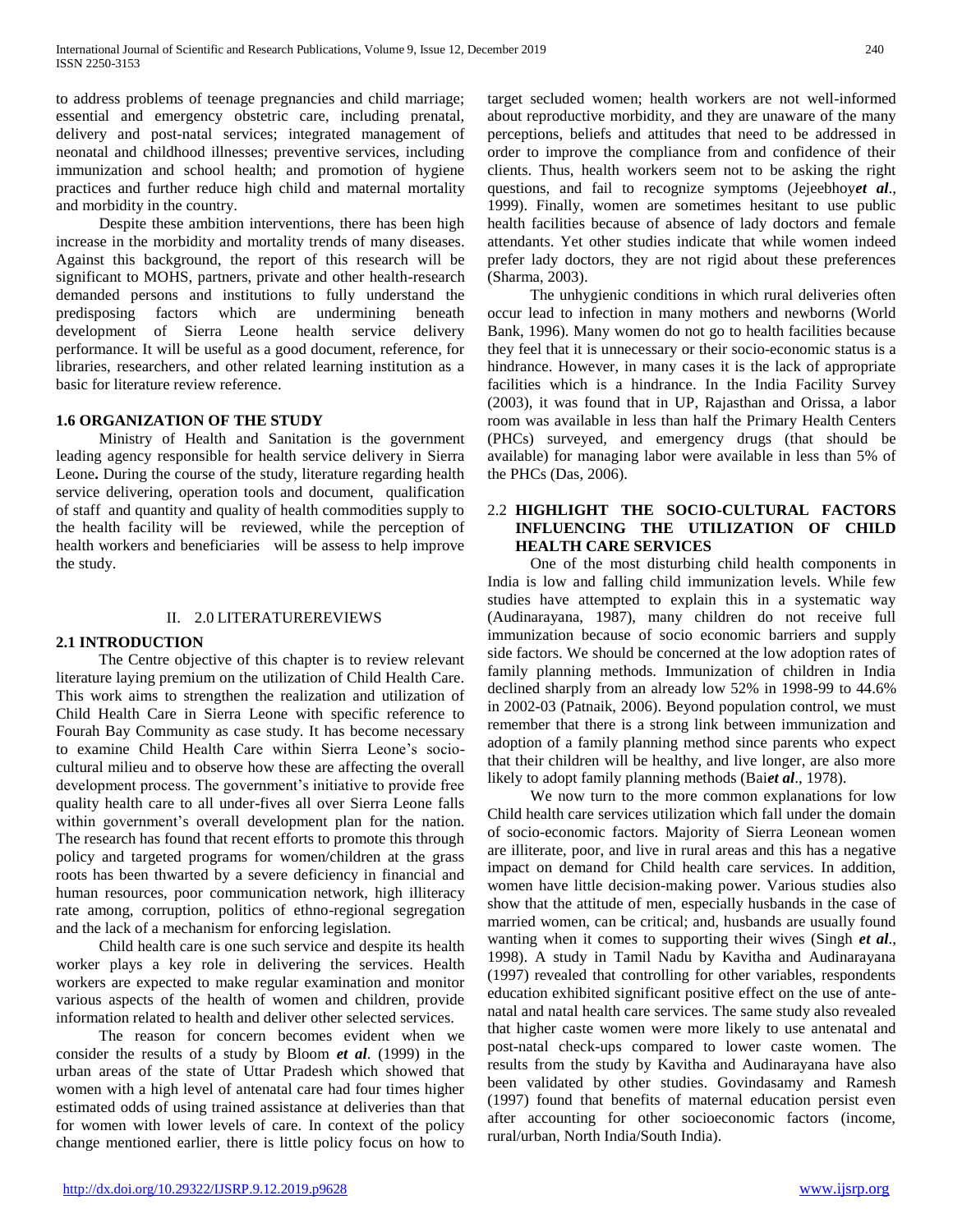This research has thus revealed the gap between policy and implementation at the grass root level. Healthcare is the maintenance or improvement of health via the diagnosis, treatment, and prevention of disease, illness, injury, and other physical and mental impairments in human beings. Healthcare is delivered by health professionals (providers or practitioners) in allied health professions, chiropractic, physicians, physician associates, dentistry, midwifery, nursing, medicine, optometry, pharmacy, psychology, and other health professions. It includes the work done in providing primary care, secondary care, and tertiary care, as well as in public health.

# **2.3 THE QUALITY OF HEALTH CARE DELIVERY AND FREE TREATMENT TO THE LESS PRIVILEGED NEONATAL (ZERO TO TWENTY-EIGHT DAYS OLD BABIES) AND THE UNDER-FIVES (TWENTY-EIGHT DAYS TO FIVE YEARS OLD)**

 Access to health care may vary across countries, groups, and individuals, largely influenced by social and economic conditions as well as the health policies in place. Countries and jurisdictions have different policies and plans in relation to the personal and population-based health care goals within their societies. Healthcare systems are organizations established to meet the health needs of target populations. Their exact configuration varies between national and sub national entities. In some countries and jurisdictions, health care planning is distributed among market participants, whereas in others, planning occurs more centrally among governments or other coordinating bodies. In all cases, according to the World Health Organization (WHO), a well-functioning healthcare system requires a robust financing mechanism; a well-trained and adequately paid workforce; reliable information on which to base decisions and policies; and well maintained health facilities and logistics to deliver quality medicines and technologies.

 Neonatal care is receiving more attention as greater progress is made in reducing the burden of disease among older children and as more information is available on the burden of neonatal disease and interventions that can effectively reduce this burden. Most, interventions aimed at decreasing neonatal mortality are linked to prenatal and maternal care intervention.The interventions that are aimed at reducing childhood mortality beyond the neonatal period are typically delivered via public health programs that we generally think of as more classic public health delivery methods for instance immunization.

 Causes of death also vary from region to region, district to district, for example, Malaria is responsible for 7% of childhood deaths globally, however, it can be the leading cause of childhood death in some endemic Africa countries like Sierra Leone. Proportional mortality data can be misleading if caution is not used in interpretation. We often use pie chart to visually display causes of death as percentages meaning proportional mortality. Remember proportional mortality only tells you what percent of deaths are due to a certain cause, it does not tell you about disease incidence or prevalence and it is not the same as cause specific mortality rates. A disease can kill as many people, but may result in a lower proportional mortality rate because there are so many death dues to other causes. Children are always among the most heavily affected by armed conflict either directly or indirectly. Even if they survive the bullets, they are often subject to violence or being orphaned. The destruction wrought by war disrupts social services such as education and health care. In the eleven years rebel war coupled with the Ebola and mudslide disaster in Sierra Leone the "under Five" mortality rate increased by 13% and adult mortality by even more, the aftermath is still evident after they ended; during the first five years of peace, the average "under Five" mortality rate remains 11% higher than it corresponding level before the conflict. Lack of access to modern health care services has great impact on increasing death rate among children within the ages of 0-11 years old. Most children do not receive postnatal care; etc. Less than 10% of children in Sierra Leone get less food that contains all the six classes of food for healthy living of a child.

 Health care is conventionally regarded as an important determinant in promoting the general physical and mental health and well-being of people around the world. An example of this was the worldwide eradication of smallpox in 1980, declared by the WHO as the first disease in human history to be completely eliminated by deliberate health care interventions. The delivery of modern health care depends on groups of trained professionals and paraprofessionals coming together as interdisciplinary teams. This includes professionals in [medicine,](https://en.wikipedia.org/wiki/Medicine) psychology, [physiotherapy,](https://en.wikipedia.org/wiki/Physiotherapy) [nursing,](https://en.wikipedia.org/wiki/Nursing) [dentistry,](https://en.wikipedia.org/wiki/Dentistry) [midwifery](https://en.wikipedia.org/wiki/Midwifery) and [allied health,](https://en.wikipedia.org/wiki/Allied_health) plus many others such as public health practitioners, community health workers and assistive personnel, who systematically provide personal and population-based preventive, curative and rehabilitative care services.

# **2.4 CHILD HEALTH CARE SERVICESIDENTIFY THE MAJOR ISSUES AND CAUSES THAT AFFECT THE FREE HEALTH CARE DELIVERY**

 Children differ from adults in at least four important ways: 1) developmental change; 2) dependency on parents and other caregivers; 3) differential epidemiology (e.g. different health, illness and disabilities); and 4) demographic patterns (e.g. socioeconomic determinants) (Forrest *et al*., 1997). Children's use of health services is different to other age groups, for example the rate of acute, short-stay hospital admissions in children is higher, and rising (Saxena*et al*., 2009). Children may need to be transitioned from paediatric to adult services, and have constantly changing needs in relation to their developmental stage and age (Wolfe and McKee, 2013). Education is especially important, rather than social care, and there is a greater dependence on the family than social care, compared to adults (Wolfe *et al*., 2016). There is an opportunity to prevent physical and mental ill health in adult life by improving the health (Marmot, 2010)

 The 2015 Quality Watch Annual Statement (Health Foundation and Nuffield Trust, 2015) summarized the state of quality of care for children based on a number of indicators that can be monitored over time, including health promotion/prevention, and care for children with acute, chronic and mental health conditions. It found that there has been improvement in some areas that are affected by broader societal trends (for example the conception rate for under 18-year-olds or the proportion of women who smoke at birth). However, in 2014/15 nearly 22 per cent of children in reception class (aged 4– 5 years) and one in three children in year 6 (aged 10–11 years)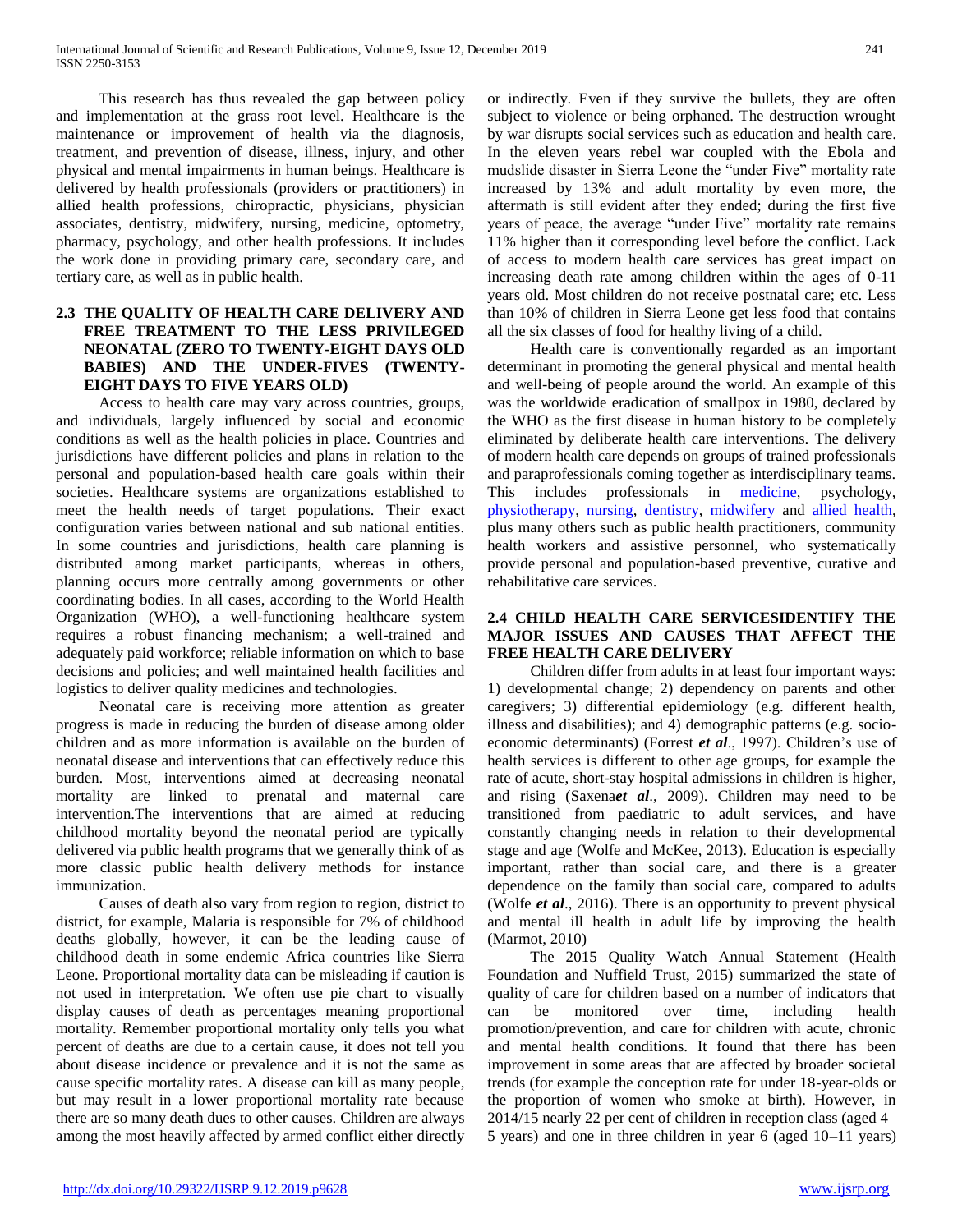were overweight or obese. Between 2006/07 and 2014/15 the proportion of children in reception who were obese declined from 9.9 per cent to 9.1 per cent, but the proportion of children in year 6 who were obese increased by 1.6 per cent (Health and Social Care Information Centre, 2015a). Unplanned hospitalizations for long-term conditions (diabetes, asthma, epilepsy and convulsions) in people under 20 declined between 2003/04 and 2013/14, suggesting better management of these children in the community, as highlighted by epilepsy and diabetes audits (Royal College of Paediatrics and Child Health, 2014 and 2015). However, the rise in emergency admissions for children with lower respiratory tract infections, as well as unplanned hospital admissions for children due to ear, nose and throat infections, is of particular concern. These trends suggest a need to better understand how acute conditions are managed in primary and secondary care.

 With respect to morbidity as measured by disabilityadjusted life years (DALYs) 1 per 100,000, based on data from the Global Burden of Disease study (Institute for Health Metrics and Evaluation, 2013), for children under the age of five, the UK continues to perform poorly compared to similar countries. However, in the older age groups, where there is also less variation between countries, the UK does well and has the lowest DALYs per 100,000. In 2013, in the UK, the largest burden of disease for children under the age of five was due to preterm birth complications (26 per cent) and congenital anomalies (22 per cent). For children aged 5–14 the largest burden of disease was due to mental health conditions (19 per cent) and nutritional deficiencies (19 per cent), and for the older children (aged 15– 19) it was again due to mental health conditions (31 per cent), followed by back and neck pain

 **2.4.1 Kinds of Health Care Services:** The [emergency](https://en.wikipedia.org/wiki/Emergency_room)  [room](https://en.wikipedia.org/wiki/Emergency_room) is often a frontline venue for the delivery of primary medical care.

 **2.4.2 Primary care:** Refers to the work of health professionals who act as a first point of consultation for all patients within the health care system. Such a professional would usually be a primary care physician, such as a general practitioner or family physician, a licensed independent practitioner such as a [physiotherapist,](https://en.wikipedia.org/wiki/Physiotherapist) or a non-physician primary care provider (mid-level provider) such as a physician assistant or nurse practitioner. Depending on the locality, health system organization, and sometimes at the patient's discretion, they may see another health care professional first, such as a pharmacist, a nurse, a clinical officer (such as in parts of Africa), or or other traditional medicine professional. Depending on the nature of the health condition, patients may then be referred for secondary or tertiary care.

 Primary care is often used as the term for the health care services which play a role in the local community. It can be provided in different settings, such as Urgent carecentres which provide services to patients same day with the appointment or walk-in basis.

 Primary care involves the widest scope of health care, including all ages of patients, patients of all socioeconomic and geographic origins, patients seeking to maintain optimal health, and patients with all manner of acute and chronic physical, [mental](https://en.wikipedia.org/wiki/Mental_health) and social health issues, including multiple chronic diseases. Consequently, a primary care practitioner must possess a wide breadth of knowledge in many areas. Continuity is a key characteristic of primary care, as patients usually prefer to consult the same practitioner for routine check-ups and preventive care, health education, and every time they require an initial consultation about a new health problem. The International Classification of Primary Care (ICPC) is a standardized tool for understanding and analyzing information on interventions in primary care by the reason for the patient visit.

 Common chronic illnesses usually treated in primary care may include, for example: hypertension, diabetes, asthma, COPD, depression and anxiety, back pain, arthritis or thyroid dysfunction. Primary care also includes many basic maternal and child health care services, such as [family planning](https://en.wikipedia.org/wiki/Family_planning) services and vaccinations. In the United States, the 2013 National Health Interview Survey found that skin disorders (42.7%), osteoarthritis and joint disorders (33.6%), back problems (23.9%), disorders of lipid metabolism (22.4%), and upper respiratory tract disease (22.1%, excluding asthma) were the most common reasons for accessing a physician.

 In Sierra Leone, primary care physicians have begun to deliver primary care outside of the managed care (insurancebilling) system through direct primary care which is a subset of the more familiar [concierge medicine.](https://en.wikipedia.org/wiki/Concierge_medicine) Physicians in this model bill patients directly for services, either on a pre-paid monthly, quarterly, or annual basis, or bill for each service in the office. Examples of direct primary care practices include Free Health Care System.

 In context of global population aging, with increasing numbers of older adults at greater risk of chronic noncommunicable diseases, rapidly increasing demand for primary care services is expected in both developed and developing countries. The World Health Organization attributes the provision of essential primary care as an integral component of an inclusive primary health care strategy.

2.4.3 Secondary care: includes **acute care**: necessary treatment for a short period of time for a brief but serious illness, injury or other health condition, such as in a hospital emergency department. It also includes skilled attendance during [childbirth,](https://en.wikipedia.org/wiki/Childbirth) intensive care, and medical imaging services.

The term "secondary care" is sometimes used synonymously with "hospital care". However, many secondary care providers do not necessarily work in hospitals, such as [psychiatrists,](https://en.wikipedia.org/wiki/Psychiatrists) clinical psychologists, occupational therapists, most [dental](https://en.wikipedia.org/wiki/Dental_specialties)  [specialties](https://en.wikipedia.org/wiki/Dental_specialties) or [physiotherapists](https://en.wikipedia.org/wiki/Physiotherapist) (physiotherapists are also primary care providers, and a referral is not required to see a physiotherapist), and some primary care services are delivered within hospitals. Depending on the organization and policies of the national health system, patients may be required to see a primary care provider for a [referral](https://en.wikipedia.org/wiki/Referral_(medicine)) before they can access secondary care.

 For example, in Sierra Leone, which operates under a [mixed market](https://en.wikipedia.org/wiki/Mixed_market) health care system, some [physicians](https://en.wikipedia.org/wiki/Physician) might voluntarily limit their practice to secondary care by requiring patients to see a primary care provider first, or this restriction may be imposed under the terms of the payment agreements in private or group [health insurance](https://en.wikipedia.org/wiki/Health_insurance) plans. In other cases, medical specialists may see patients without a referral, and patients may decide whether self-referral is preferred.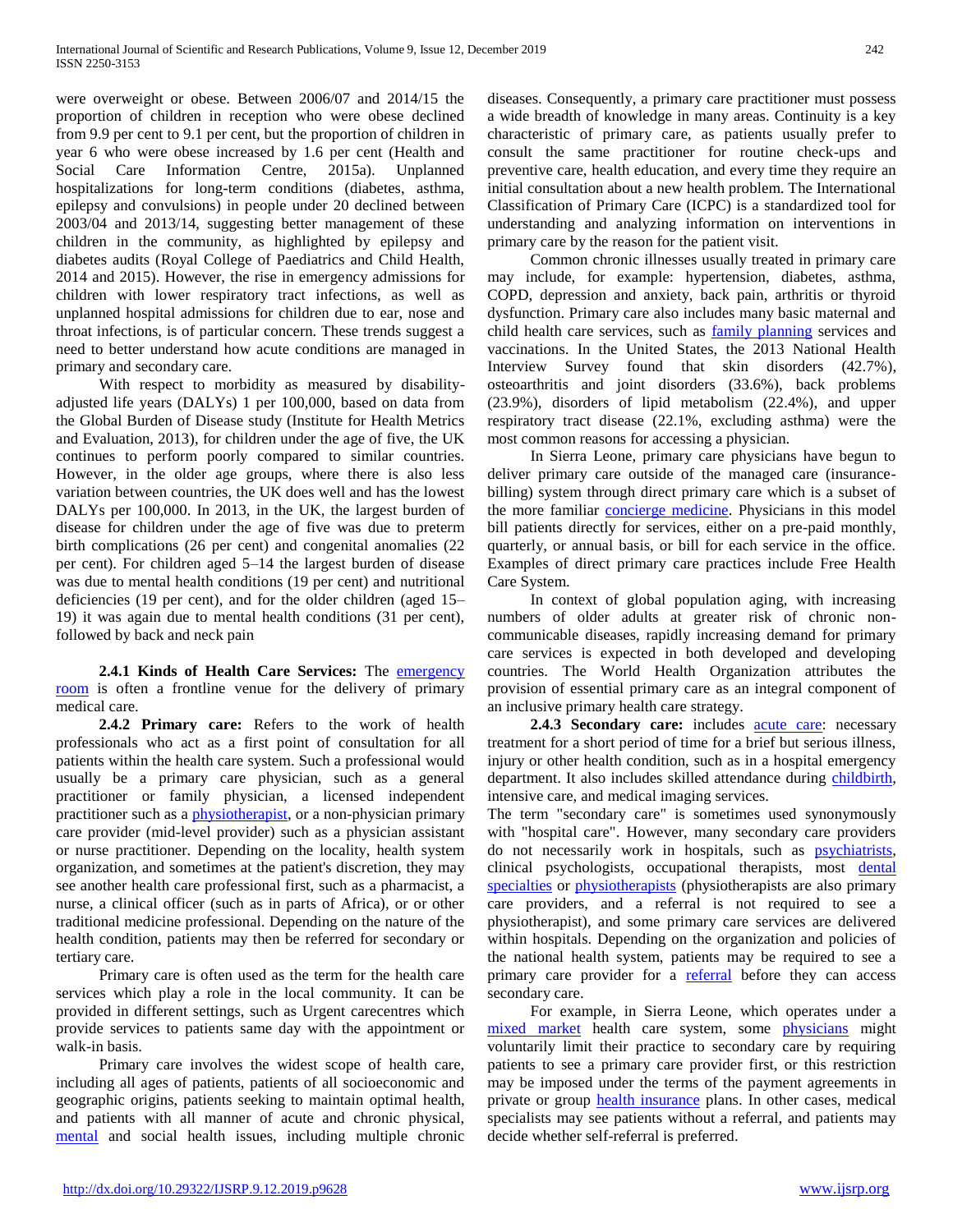**2.4.4 Tertiary care:** is specialized consultative health care, usually for inpatients and on referral from a primary or secondary health professional, in a facility that has personnel and facilities for advanced [medical](https://en.wikipedia.org/wiki/Medicine) investigation and treatment, such as a [tertiary referral hospital.](https://en.wikipedia.org/wiki/Tertiary_referral_hospital)

Examples of tertiary care services are **cancer** management, neurosurgery, cardiac surgery, plastic surgery, treatment for severe burns, advanced neonatology services, palliative, and other complex medical and surgical interventions.

 **2.4.5 Quaternary care:** is sometimes used as an extension of tertiary care in reference to advanced levels of medicine which are highly [specialized](https://en.wikipedia.org/wiki/Medical_specialist) and not widely accessed. [Experimental medicine](https://en.wikipedia.org/wiki/Clinical_research) and some types of uncommon [diagnostic](https://en.wikipedia.org/wiki/Diagnosis) or [surgical](https://en.wikipedia.org/wiki/Surgery) procedures are considered quaternary care. These services are usually only offered in a limited number of regional or national health care centers. This term is more prevalent in the United Kingdom, but just as applicable in the United States. A quaternary care hospital may have virtually any procedure available, whereas a tertiary care facility may not offer a subspecialist with that training.

# **2.5 HOME AND COMMUNITY CARE**

 Many types of health care interventions are delivered outside of health facilities. They include many interventions of [public health](https://en.wikipedia.org/wiki/Public_health) interest, such as [food safety](https://en.wikipedia.org/wiki/Food_safety) surveillance, distribution of condoms and needle-exchange programs for the prevention of transmissible diseases.They also include the services of professionals in residential and community settings in support of self-care, home care, long-term care, assisted living and treatment for substance use disorders and other types of health and social care services.Community rehabilitation services can assist with mobility and independence after loss of limbs or loss of function. This can include [prosthesis,](https://en.wikipedia.org/wiki/Prosthesis) [orthotics](https://en.wikipedia.org/wiki/Orthotics) or [wheelchairs.](https://en.wikipedia.org/wiki/Wheelchair) With obesity in children rapidly becoming a major concern, health services often set up programs in schools aimed at educating children in good eating habits; making physical education compulsory in school; and teaching young adolescents to have positive self-image.

 Many countries, especially in the west are dealing with aging populations, and one of the priorities of the health care system is to help seniors live full, independent lives in the comfort of their own homes. There is an entire section of health care geared to providing seniors with help in day-to-day activities at home, transporting them to doctor's appointments, and many other activities that are so essential for their health and well-being.

 Culture, belief systems and economic conditions are vital factors in determining health utilization services which can form the major concern of those who formulate and implement government health policies. The role which belief system, understanding the concept of disease, illness and health, improvement in the socio-economic status of the people and well planned education can all help in ensuring maximum and most efficient utilization of the health services cannot be over emphasized. Communities on their own part should encourage their members to appreciate health facilities, provided by the government and utilize them. As observed in all cultures, each society has its peculiar way of dealing with bio-cultural problems

affecting its human population. Responses to various interventions seem to differ considering the peculiar knowledge displayed by the population in each society. Environmental factors also play considerable role on the health seeking strategies, thereby making the health interventions and responses greatly different across the culture (Jegede, 1999).

 In order to combat the problem of maternal and child mortality and morbidity, the standard of living of the Sierra Leonean populace must be raised. Extreme poverty is not only the source of disease and mortality, but it is also one of the chief causes of bottleneck in public health delivery in Sierra Leone. In industrialized countries of the world; an appreciable success has been attained in reduction of morbidity and mortality affecting the lives of both the mother and the child (Price, 1994). Whereas in less industrialized countries of the world, despite all the attempts to reduce the severity of maternal and child healthcare problems, it still remains a scourge which continues to claim the lives of a large percentage of their populations (WHO, 2007 and 2010; and The World Fact Book, 2010).

# **2.6 EXPLORING THE BUSINESS CASE FOR IMPROVING THE QUALITY OF HEALTH FOR CHILDRENE EXAMINE THE SOCIO-DEMOGRAPHIC CHARACTERISTICS OF THE RESPONDENTS**

 Until recently, support from the Commonwealth Fund, members of the Child Health Business Case Working Group considered the unique features of children's health care in their article, (*Health Affairs,* 2004).In many cases, improvements to health care yield benefits to society. Financial benefits, however, have been difficult to demonstrate for the organization investing resources. In examining five hypothetical quality improvement programs aimed at children's health care, the authors find that many of the same impediments to securing a financial return on investment lack of quality-based provider incentives and "displacement" of payoffs in time or place, for example affect quality improvement in similar ways for both adults' and children's care. But other barriers are unique to care for children, they say. These additional obstacles must be overcome, the authors argue, to clear the way for broad-based improvements in the care provided to children and adolescents.

 A significant amount of literature talks about the influence of, and what shapes, attitudes and awareness. Rani and Bonu (2003) identify religion as a potential influence on seeking care. However, the effects of religion may be difficult to establish as religion and economic status often go together. Irrespective of religion or caste issues, pregnancy is often not considered as a problem that is worth seeking care for. Thus, pregnant women receive little additional food and often no medical attention, even when complications arise (World Bank, 1996). While the socioeconomic factors still have an important role in explaining low Child Health services utilization, studies are now indicating that people in general, and mothers in particular have been coming forward to utilize the child health care services irrespective of their socioeconomic background (Audinarayana, 1987). This is also reflected in the increasing involvement of the private sector as indicated in a study by Rani and Bonu (2003) which reveals that though socially disadvantaged women are less likely to consult private providers, majority of the poorest, uneducated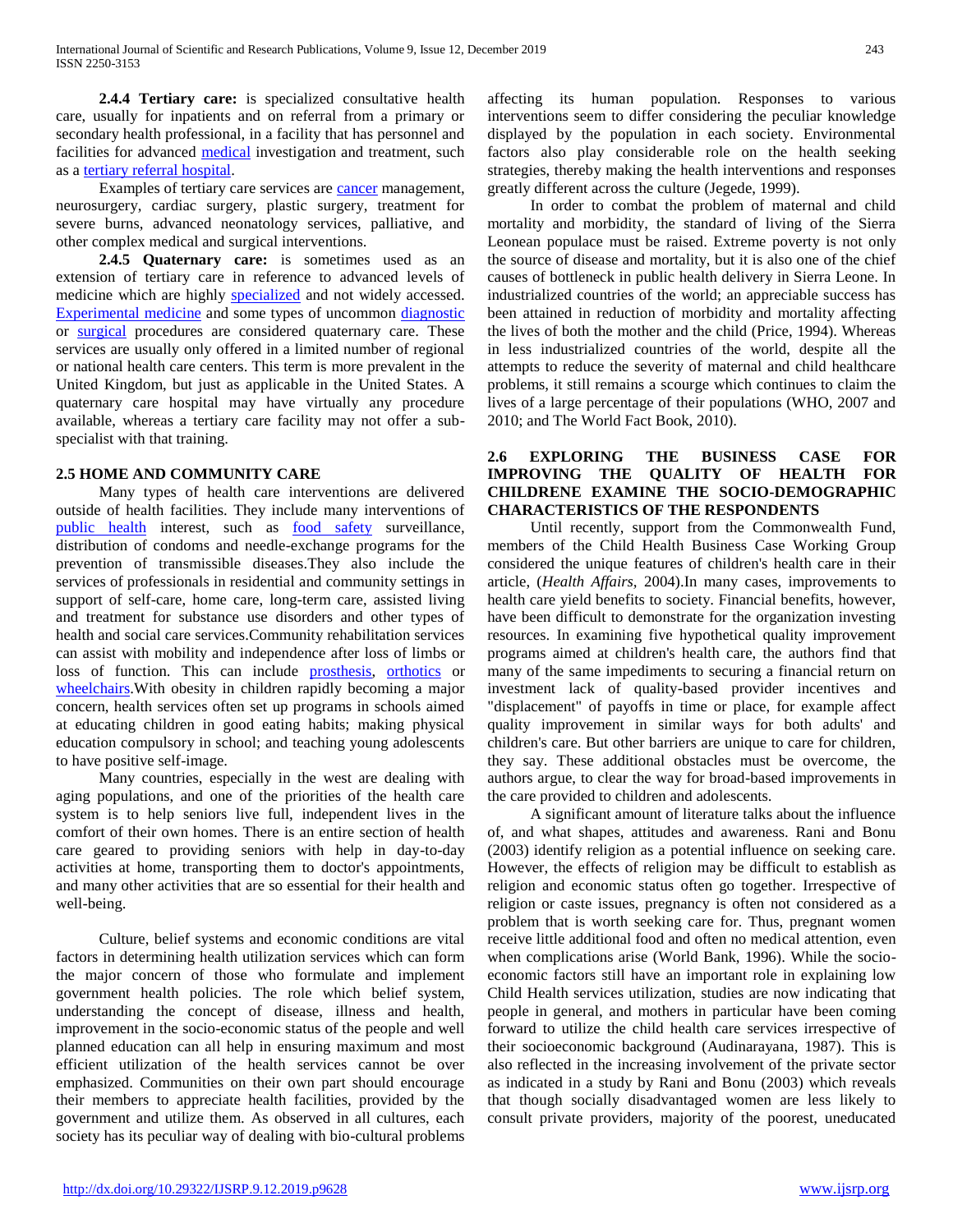and lower caste women will consult private providers (which are usually more expensive than government facilities).

 Previous research indicates that investing in supplyincreasing interventions such as expanded service delivery does not necessarily increase use of services (Hjortsberg, 2003; Thaddeus and Maine, 1994; Ahmed *et al*., 2000). Instead, it is suggested that policies aiming at increasing access and utilization should take on both a supply and demand side approach. Empirical research shows that when ill, a variety of factors influence whether the individual seeks health care or not. These factors include socio-economic status, cultural beliefs, geographical accessibility, disease pattern, etc (Shaikh and Hatcher, 2004; Ahmed *et al*,. 2000; Ahmed *et al*., 2006).

 The decision to seek care in Sierra Leone also incorporates the decision of what kind of care to utilize. The myriad of available health care options includes not only formal governmental providers but also village doctors, who often do not have any formal training, as well as traditional faith-healers (Ahmed *et al*., 2000). This diversity of the health care sector should also be taken into account when studying the decisionmaking process of health service utilization.

 The ANC Programs implemented in Sierra Leone needs to cost and to assess the effect of the ANC service package in terms of its content, coverage, affordability, and sustainability of services over time. The challenge to in Sierra Leone is to formulate application of the WHO FANC model within the needs and resources and identify the best approaches to deliver effective and sustainable ANC. The available literature shows that there has been less attention to the role and content of antenatal care and thus indicate to monitor progress in ANC and measured; the presence of skilled personnel during child birth, antenatal and postpartum care coverage, and deliveries at health facilities. The world health organization estimates that there are 5.1 million deaths in the new born period; that is before the baby is one month old. Almost 3.4 million of these occur during the first week of life, while 4.3 million fetal deaths are estimated to take place before or during delivery. These 7.6 million prenatal deaths are largely consequences of poorly managed pregnancies and deliveries or the result of inadequate care of neonate during the first critical hours of life.

# **2.7 BARRIERS TO UTILIZATION OF CHILD HEALTH CARE SERVICES IDENTIFY THE MAJOR ISSUES AND CAUSES THAT AFFECT THE FREE HEALTH CARE DELIVERY;**

 The challenges to implementation of minimum child health services include inequality due to inefficient allocation of available resources within the sector, poor distributions of human resources, low staff morale resulting from poor remuneration and over dependence on untrained personnel in primary health facilities. Generally, many factors contribute to less utilization and access to child care services; high rates of teenage pregnancy, low perception of pregnancy related risks, low level of female involvement in reproductive health and rights, harmful and negative culture on children, gender relations, and health seeking behavior as well as poor infrastructure.

 A good deal of literature has identified a number of barriers faced in seeking professional health care, particularly for

child health services. Studies have shown that there are many missed opportunities for care, both because of client- and health system-related factors. Mothers and children may face risks because of limited or late-term ANC visits, low-quality care during visits due to poor provider training, infrastructure and administrative weakness at facilities (Armar, 2006). Education provides the consumer with the basis for evaluating whether they require treatment. While it is sometimes suggested that individuals are unable to assimilate information on treatment options, this assumption is challenged by Leonard's recent work in Tanzania (Leonard, 2002). These studies suggest that, far from being passive consumers, patients actively seek out not only the best-known provider but the best facility for a particular illness. Thus, Perceptions of quality do, in fact, accord quite well with technical evaluations.

 Location and distance costs are often seen to negatively impact service utilization. A study in Vietnam found that distance is a principle determinant of how long patients delay before seeking care (Ensor, 1996). Another, in Zimbabwe, suggested that up to 50% of maternal deaths from hemorrhage could be attributed to the absence of emergency transport. At the same time, distance is also cited as a reason why women choose to deliver at home rather than at a health facility in many rural areas in central and western Uganda (Nuwaha, 2000). In relation to the above, location of health centers and facilities is another important dimension of the cost of care. A study in Burkina Faso, for example, suggested that transport costs accounted for 28% of the total costs of using hospital services (Sauerborn, 1994).

 The Uganda Demographic and Health Survey (UDHS) 2007 findings indicate disparities in utilization of health services, with rich, urban and more educated people more likely to use health services than the poor less educated rural residents. This trend was attributed to better economic and physical access to services among the former but also to attitudes influenced by religion, culture and limited understanding of disease causation among the latter. The reason why the poor do not make more use of public services is driven by both supply and demand factors (Ensor, 2004). Cultural and socio-economic factors such as the low status of the female in society, limited decision making powers, social immaturity and financial limitations might contribute to poor utilization of ANC services, resulting in an increased incidence of pregnancy and obstetric complications.

 Many cultural, religious, or social factors may impede the demand for health care. In communities where women are not expected to mix freely, particularly with men, utilization of health services from static facilities may be impeded. Cultural conventions about propercultural norms, restrictions, can prevent women from seeking health care outside the home for themselves and their children. This barrier is often raised still further when men provide services, and has been offered as one reason why Asian women living in Western countries often make little use of health services. Another example of culture as a barrier to using health services is the perception and unacceptability of modern contraception among men in parts of many rural areas of Uganda including Kisoro. Shaffer in his study suggest that cultural issues relating to language and staff insensitivity are important and deter some women from accessing antenatal care early and regularly (Shaffer, 2002). These kinds of cultural oversights may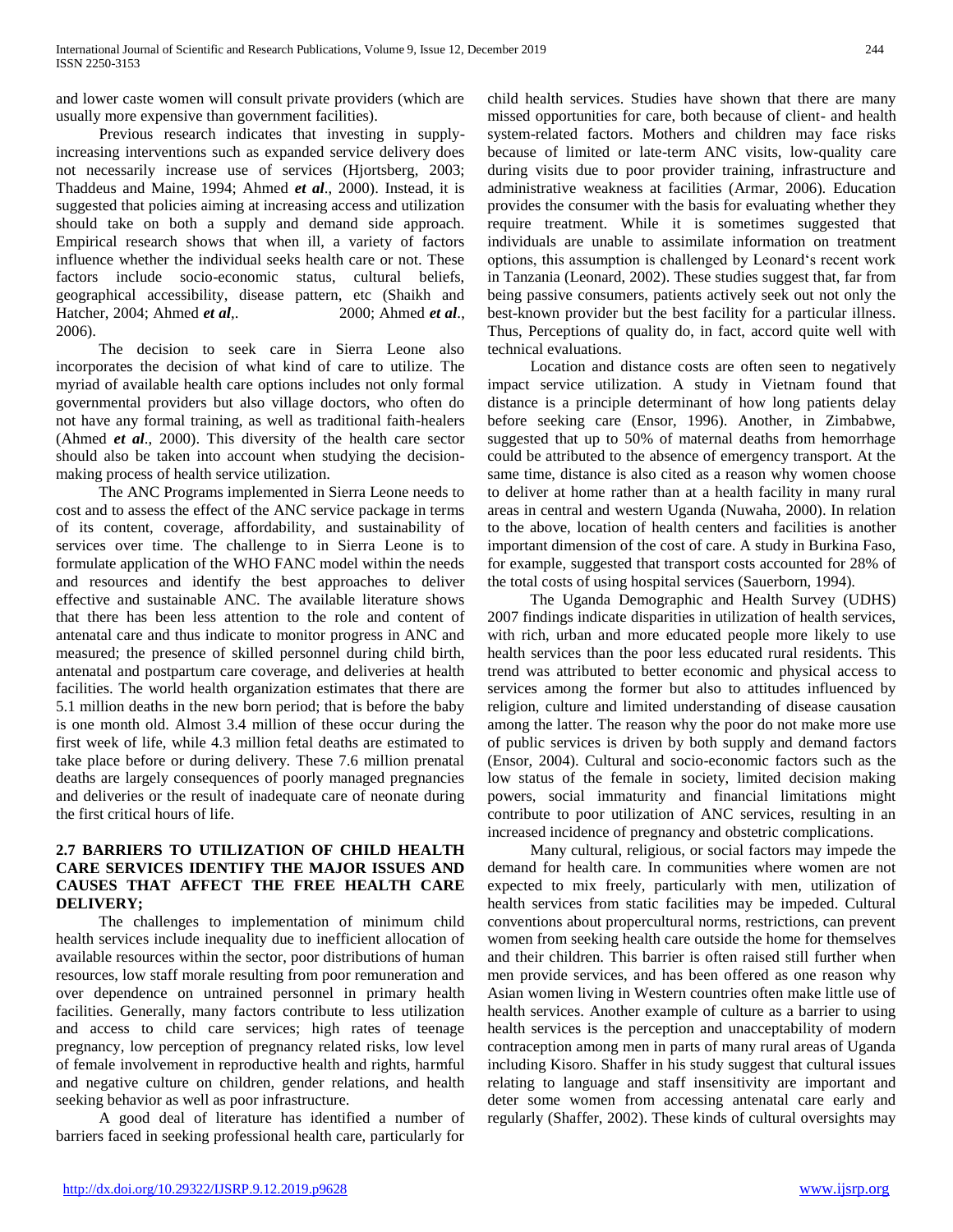be viewed as disrespectful by women from various ethnic groups and generate feelings of frustration and further marginalization.

 In general most specifications do not include interaction variables between demand-side barriers and income. As a consequence, most literature indicates the specific contribution of economic status on demand for services rather than indicating whether barrier-elasticity differ by economic status. The evidence certainly provides some support for the intuitive hypothesis that barriers are more important for the poor. Financial barriers may also interact with other demand barriers. One study in Kazakhstan, for example, found that the education of the household head or the care-seeker was an important determinant of the willingness to travel long distances to obtain treatment.

 In practice, supply and demand side issues are not so easily separated. If the available health care is of poor quality, it is not surprising to find there is little demand for it. There is evidence that demand does react to quality. Poor quality of health services is a major problem in many, but not all, developing countries (World Bank Report, 2004). However, facilities open and close irregularly; absenteeism rates of doctors and nurses can be very high; staff can be hostile, even violent to patients; misdiagnosis is not uncommon, medicines are all too often unavailable, sometimes due to staff pilfering for use in private practice; and there is inappropriate prescribing and treatment. Deficiencies in quality have direct implications for access to effective health care. Further, one expects that demand will diminish in response to the poor quality of the care offered. This confirmed by the example of Ghana where a decline in quality of public health care was associated with 40% fall in utilization within only five years (1979-1983).

 A second problem is that the available resources are not allocated to the most effective interventions, are geographically concentrated in large cities, and do not reach the poor. Despite the WHO Alma Ata Declaration, the bulk of public health expenditure continues to be absorbed by hospital based care delivered at some distance from poor rural populations. Shifting the balance of resources further toward primary care would not necessarily have the desired impact on the level and distribution of population health. However, there are major deficiencies in the quality of primary care delivered in many developing countries.

 Other studies provide ―harder evidence of change in behavior. Education and information campaigns in Nigeria, Sierra Leone, and Ghana all led to significant reported increases in attendance at normal and complicated deliveries as a result of the intervention (Nwokobya, 1997). In Malawi, health information improved women's knowledge of the need for antenatal care, complications, and post-delivery care and increased the use of services (Gennaro, 2001),

 A multivariate analysis of 40 low-income countries found that government health expenditure as a percentage of total health expenditure was significantly associated with utilization of skilled birth attendants and caesarean section rates, but not antenatal care, allowing for factors such as per capita health expenditure (Kruk, 2007). This supports the view that public subsidies of various sorts are likely to be necessary to improve access and skilled attendance.

 Delivery of essential services concentrates on improving the quality of staff skills, protocols of treatment, availability of supplies and environment of health facilities. Yet while these interventions are important, they do not address many of the barriers to accessing services faced by a patient in a low-income country like Sierra Leone.

# III. 3.0 RESEARCH METHODOLOGY

# **3.1PREAMBLE**

 This chapter presents an interview of methodology and procedures applied in this study. It describes the process that was employed to collect and analyze data in order to explore and measure the level of utilization of Child Health Care. This section gives information about research design, description of area of study, population of study; sample size, sample selection, methods of data collection, data analysis techniques, procedure, data collection instrument, validation, problems that the researcher encountered and limitation and constraints during the study.

# **3.2 RESEARCH DESIGN**

 The research was a cross-sectional study. A combination of qualitative and quantitative data collection methods was used. In –depth interviews were conducted to both child attendees and providers at the Ola During hospitals. The researcher and the interviewee agreed to sit in a private place and conduct the interview. The interview was conducted in Creole language that was convenient for the interviewees. Survey questionnaires were administered to child attendees on exit after receiving child health care services and health care providers at the Hospital. Some variables were quantified and others explored in depth, thus generating description. The general methodology adopted was a descriptive study. The qualitative method used involves the use of informal interview, observation and discussions. The use of qualitative method involves the administration of questionnaires out of which the large portions of the facts are obtained**.**

#### **3.3 DESCRITION OF THE STUDY AREA**

 The study was carried out in Freetown covering one hospital- the children's referral hospital. The researcher wanted to get a clear picture of child health care utilization in the area of study. Ola During Children's Hospital which is housed in the compound with Princess's Children Maternity Hospital, the country's major referral maternity, in the Western Urban (Freetown) is the study area. Ola During Children's Hospital is located in the Fourah Bay Community and along the main Fourah Bay Road and , off the left wing of the country's major sea port, Queen Elizabeth II and the west wing of the country's biggest market, Dove Cot/Moa market in Freetown. The research area, nevertheless, is characterized by all tribes in Sierra Leone plus foreigners from other countries which are working towards development of the country.

 In 1792, Freetown became one of Britain's first colonies in West Africa. It is the largest city and also capital of Sierra Leone lying on the peninsula near the Atlantic coast and hosts the third largest natural harbour in the world – Elizabeth II Quay. The landscape in Freetown is very hilly which were named Serra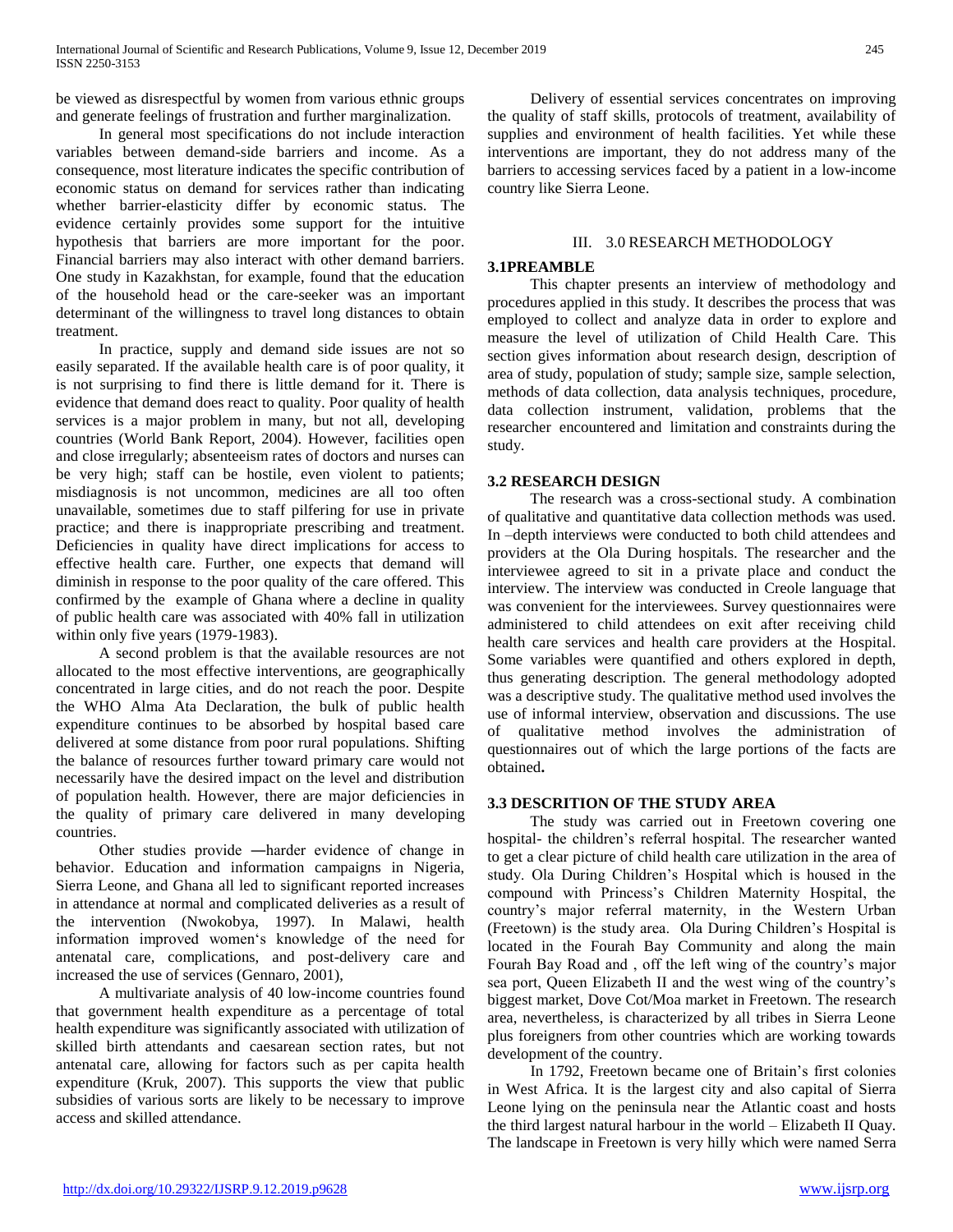Leôa ("Lion Mountains") by the Portuguese navigator Pedro de Sintra when he explored the West African coast in 1462 and I've heard it described as looking similar to other great landscapes for example the San Francisco Bay Area. In Freetown, you can see the sea from almost any point in the city and you are never far away from the beach! Today, Freetown is a buzzing capital and is lively by day or by night. On a busy day, Freetown echoes with the sound of hooting cars, local traders and passers-by. The west of Freetown is mainly residential and further west (South-West) you will find some of the country's most beautiful beaches.

 There are dozens of Hospitals in Freetown and each certainly one of them is often counted on to treat typical troubles and more severe complications like surgeries and long term treatments. If you suffer from a heart condition or other dangerous conditions it's significant to know exactly where the nearest Freetown Hospital is in your area. Ola During children's hospital is on the street of "Fourah Bay Road" that is located in the north of Western Area Urban with the zip code of 00232. It is about 18.231 meters long. Ola During children's hospital is next to devastation Bay and is located in Western Area, Sierra Leone. As the name implies the hospital is specialized to treat all ailment of children in the city and serves as the centre for children's referrals.

# **3.4 POPULATION OF STUDY**

 **The study population comprised of mothers and or caregivers seeking Child health care services at Ola During hospital. This hospital was selected because it is the main referral hospitals in the country. Although the study focused on mothers and or caregivers seeking Child health care services in Ola During hospital an** informal interview, observation and discussions were conducted with the health care providers.

#### **3.5 SAMPLE SIZE AND SELECTION PROCEDURES**

 The population of the study area is estimated for caregivers per annum **seeking Child health care services at the facility.** The study population particularly is focused on staff and **mothers and or caregivers seeking Child health care services at Ola during hospital** since August 2017 to August 2018 irrespective of the health. Twenty (20) sample respondents were selected from among the staff, fifty (50) neonate caregivers/mothers and eighty (80) under Five (5) caregivers/mothers served as a sample size. This was done using the stratified random sampling method. This was because the population from which the sample was to be drawn does not constitute a homogenous group. The technique applied was that the population was first stratified in to a number of nonoverlapping sub population or strata.

 The second stage involved the selection of sample items from each stratum as each stratum had more than the required sample size. This was done using the simple random sampling, where each and every member has an equal chance of being selected. The names of all members were written on slips of papers folded and placed in a plastic bag and properly shaken to conduct a lottery for each stratum. A total of one hundred and fifty (150) papers were removed at random, one after the other without replacement. All the One hundred and fifty (150) eligible participants in the selected catchment health facilities were interviewed using equal proportionate probability sampling giving a respond rate of 100% of staff and **mothers and or caregivers seeking Child health care services** who responded to questions pertaining to child health care service utilization.

# **3.6 DATA COLLECTION INSTRUMENT AND VALIDATION**

 The collected data was accumulated, categorized and analyzed keeping in mind the objectives of the study. The analysis of quantitative data was done with the help of statistical tools like MS Excel etc., and interpretation of data were based on statistical generalization. The data were first summarized to obtain raw scores some of which were converted in to percentages, while others were presented in the form of tables and charts. The qualitative method was used to explain the significant phenomenon, causalities, social realities, and experiences.

In this study, data were collected by questionnaire survey. Interview method was also followed. The combination of these two methods (Quantitative and Qualitative) therefore, helped to collect reliable and valid data.

 The findings of the study from one type of method were used to check against the findings derived from the other type. Furthermore, it is mentionable that the researcher visited the field and administered the questionnaires with the respondents personally. Interviews and discussions were conducted by the researcher as well. In case of content analysis, principle of authenticity and objectivity has been maintained. So data are credible and reliable as much as possible.

#### **3.7 LIMITATIONS AND CONSTRAINTS OF THE STUDY**

 Participants were asked for their consent to participate in structured questionnaire. But most importantly, the values and norms of the local people were studied well and respected to avoid any misconception and all the necessary permission from the university and the hospital authorities where the research was carried out.

 All research conducted are prone to limitations and constraints. Collecting primary data from an area in Sierra Leone is not an easy task. Other factors are likely to limit the research are scope of the study, time and resources, access to **Child Health Caregivers**; and inadequate funding.

#### **3.7.1 Scope of the Study**

 The major limitation of this study was its scope. The researcher only investigated the utilization of child health care with specific reference to the Ola During Children Hospital in Freetown. Other areas were excluded, due to funding and adequate human resource.

#### **3.7.2 Inadequate Time and Resources**

 Time and resource constraints always pain the researcher. Limited time and resources have been allotted for the completion of this study**.**

#### **3.7.3 Access to Child Health Caregivers**/**Respondents**

 Access to respondents has always been difficult in Sierra Leone. Collecting data from a particular segment of the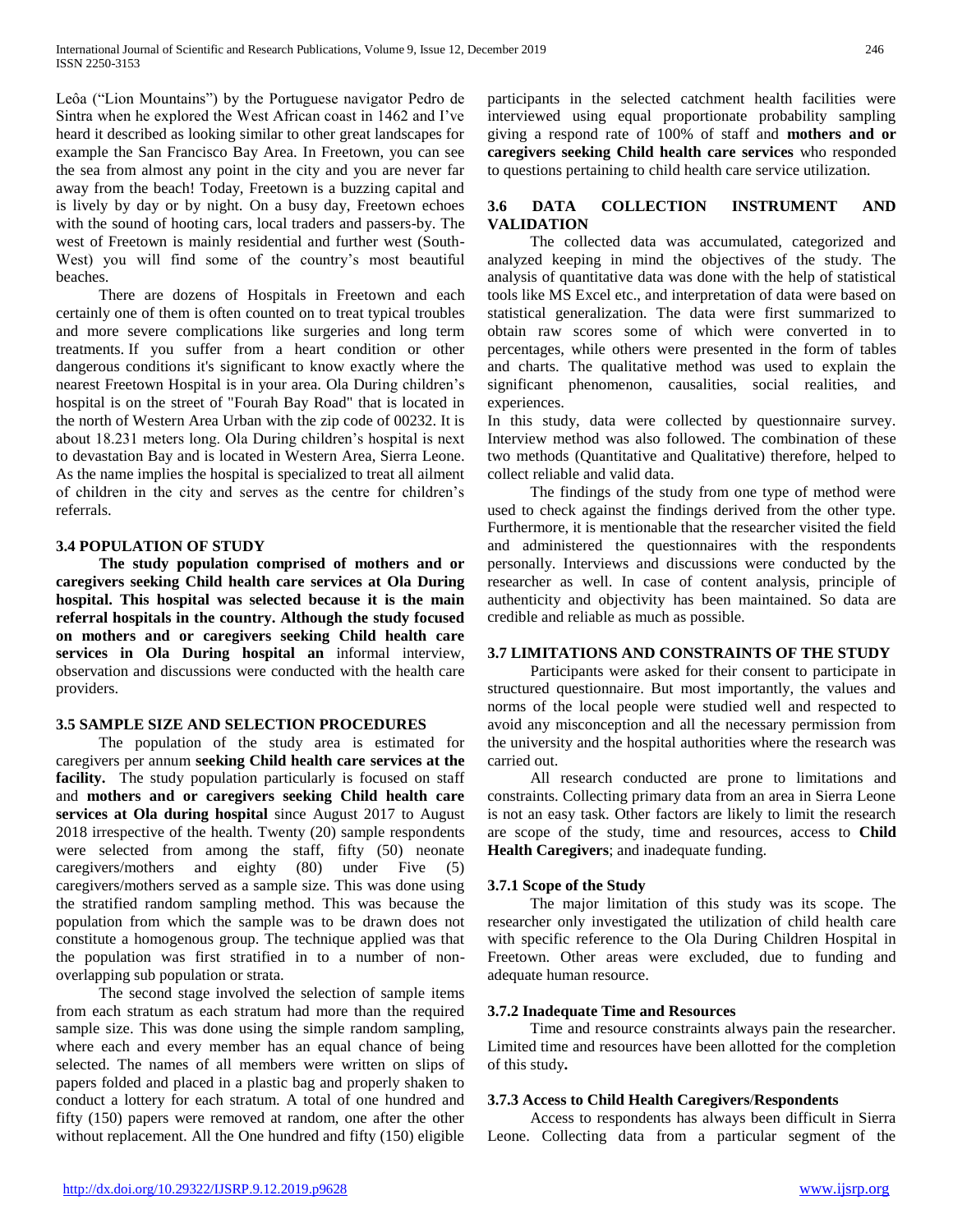population of which vast majority is illiterate proved to be very difficult for the researcher. Many denied giving in to any interviews and those who were not reluctant were found shaky in their responses. It was not easy to get them persuaded to respond to my questions.

#### **3.7.4 Inadequate Funding**

 For a work like this to be done completely and successfully without many problems, there must be enough available resources to cover certain cost such as: internet browsing, transportation, printing etc. These were not very easy to go through. In fact, this was one of the major causes to the delay of the work to a large extend.

 The foregoing is a description of the methodology of the study. That is, how sample were selected and how data were collected and analyzed. The next chapter is concerned with data presentation, analysis and interpretation of result findings.

#### **3.8 ETHICAL CONSIDERATION/ISSUES**

 Ahead of the commencement of this investigation, a research proposal and protocol was designed and submitted to the research supervisor who is attached to the Department of Environmental Health Sciences for approval. The permission to carry out the study was granted by the Medical Superintendent at Ola During Government Hospital. To ensure accuracy, the selfadministered questionnaire was edited by my supervisor and pretested before used. This is to ensure consistency. Study subjects were requested to fill an informed consent form before they were recruitment into the study. Study subjects were given the options to withdraw from the study at any time if they so desire and that they were not being coerced for taking part in the study.

#### IV. 4.0 DATA PRESENTATION, ANALYSES AND DISCUSSIONS

#### **4.1 INTRODUCTION**

 This chapter presents the study finding as obtained from the field by the researcher. The study was guided by five research objectives; to determine the utilization of Child Health Care service at the Ola During Children Hospital in Freetown.

 The study covered a population of 150 respondents. To obtain data from the field a total of Twenty (20) sample respondents were selected from among the staff, fifty (50) neonate Caregivers and eighty (80) under Five (5) Caregivers, these serve as a sample size. The questionnaire was administered to respondents to assess the utilization of Child Health Care service at the Ola During Children Hospital in Freetown. The ANC and service provided; the practices accessibility and affordability, the demographic and factors influencing utilization were examined for easy analysis and interpretation of data collected from the field, the data was captured in the different responses and categorized into different themes.

 For easy analysis and interpretation of data collected from the field, the researcher captured the different responses and categorized them into different themes and tabulations were calculated as demonstrated in the following sections of this chapter.

#### **4.1 RESPONDENTS PERSONAL AND SOCIAL DEMOGRAPHIC CHARACTERISTICS**

 This section focuses on both Care givers and staff as the study set out to establish in terms of educational status, marital status, age, occupation and economic status.

| Category                  | <b>Staff</b><br>$(n=20)$ | $\frac{0}{0}$ | Under<br>Five<br>Care<br>givers<br>$(n=80)$ | $\frac{0}{0}$ | Neo<br>natal<br>Care<br>givers<br>$(n=50)$ | $\frac{6}{9}$ | Total<br>(n-<br>150) | $\frac{6}{9}$ |
|---------------------------|--------------------------|---------------|---------------------------------------------|---------------|--------------------------------------------|---------------|----------------------|---------------|
| <b>Educational</b> status |                          |               |                                             |               |                                            |               |                      |               |
| No<br>Formal<br>Education | $\theta$                 | $\theta$      | 13                                          | 34.2          | 25                                         | 65.8          | 38                   | 25.3          |
| Primary<br>School         | $\theta$                 | $\theta$      | 22                                          | 55.0          | 18                                         | 45.0          | 40                   | 26.7          |
| Secondary<br>Education    | $\theta$                 | $\theta$      | 42                                          | 95.5          | $\overline{2}$                             | 4.5           | 44                   | 29.3          |
| Tertiary<br>Education     | 20                       | 71.4          | 3                                           | 10.7          | 5                                          | 17.9          | 28                   | 18.7          |
| Marital status            |                          |               |                                             |               |                                            |               |                      |               |
| Single                    | 6                        | 11.8          | 15                                          | 29.4          | 30                                         | 58.8          | 51                   | 34.0          |
| Marriage                  | 8                        | 12.7          | 43                                          | 68.3          | 12                                         | 19.0          | 63                   | 42.0          |
| Devoiced                  | 5                        | 16.1          | 18                                          | 58.1          | 8                                          | 25.8          | 31                   | 20.7          |
| Widow                     | $\mathbf{1}$             | 20.0          | $\overline{4}$                              | 80.0          | $\theta$                                   | 0.0           | 5                    | 3.3           |
| Age                       |                          |               |                                             |               |                                            |               |                      |               |

**Table 1: Respondents personal and social demographic characteristics**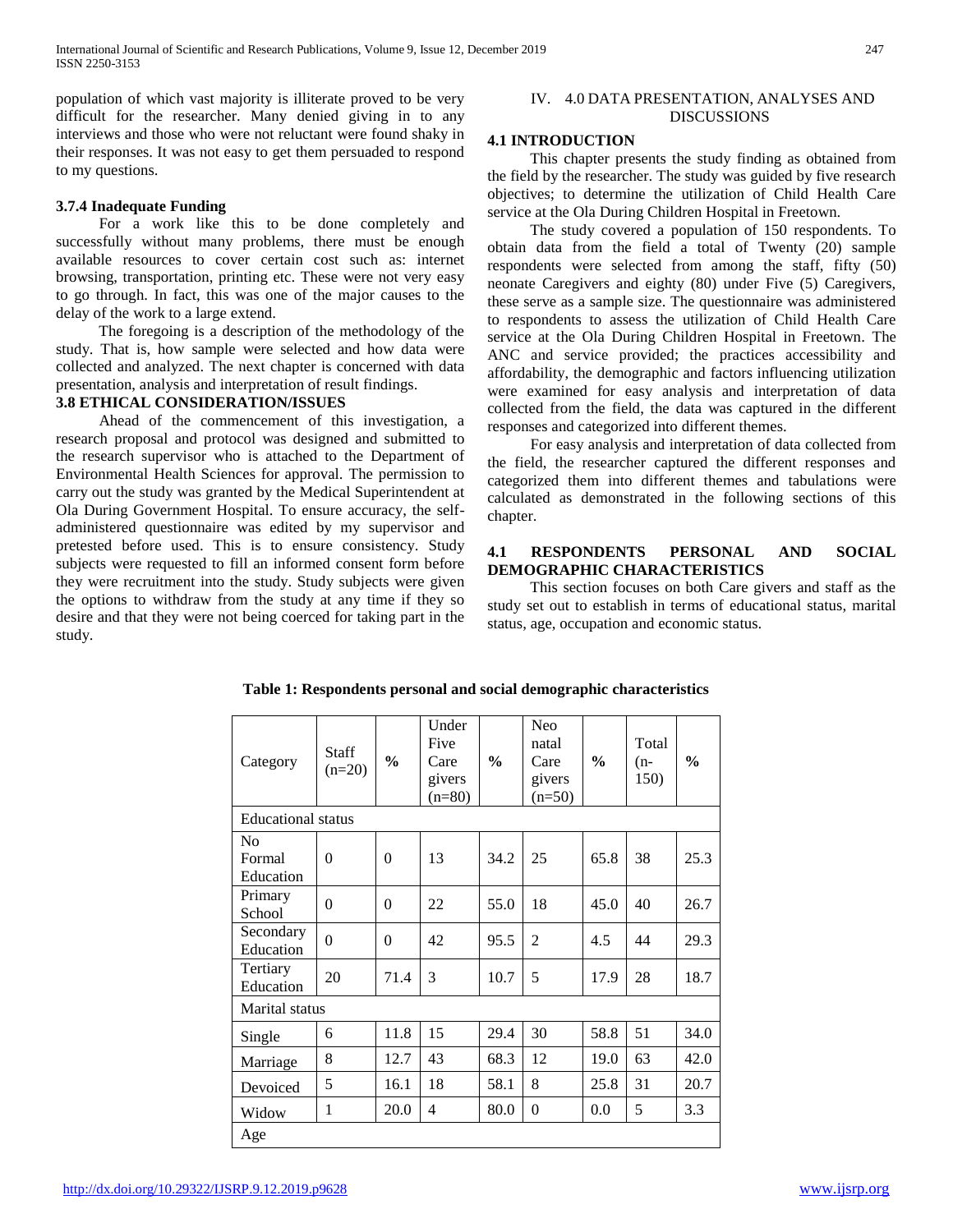| $12 - 18$<br>years                                                     | 6                | 24.0 | 12 | 48.0 | 7              | 28.0 | 25 | 16.7 |
|------------------------------------------------------------------------|------------------|------|----|------|----------------|------|----|------|
| 35<br>$19-$<br>year                                                    | 9                | 13.0 | 32 | 46.4 | 28             | 40.6 | 69 | 46.0 |
| 36-45 year                                                             | 3                | 7.0  | 28 | 65.1 | 12             | 27.9 | 43 | 28.7 |
| $46+$                                                                  | $\overline{2}$   | 15.4 | 8  | 61.5 | 3              | 23.1 | 13 | 8.7  |
| Occupation                                                             |                  |      |    |      |                |      |    |      |
| Trader                                                                 | $\boldsymbol{0}$ | 0.0  | 34 | 50.7 | 33             | 49.3 | 67 | 44.7 |
| Housewife                                                              | $\Omega$         | 0.0  | 16 | 66.7 | 8              | 33.3 | 24 | 16.0 |
| Student                                                                | $\boldsymbol{0}$ | 0.0  | 25 | 80.6 | 6              | 19.4 | 31 | 20.7 |
| Office<br>Worker                                                       | 20               | 71.4 | 5  | 17.9 | 3              | 10.7 | 28 | 18.7 |
| Monthly income                                                         |                  |      |    |      |                |      |    |      |
| Below<br><b>SLL</b><br>50,000                                          | $\boldsymbol{0}$ | 0.0  | 58 | 87.9 | 8              | 12.1 | 66 | 44.0 |
| <b>Between</b><br><b>SLL</b><br>50,000<br><b>SLL</b><br>and<br>100,000 | $\boldsymbol{0}$ | 0.0  | 8  | 22.2 | 28             | 77.8 | 36 | 24.0 |
| Above<br><b>SLL</b><br>100,000<br>but Below<br><b>SLL</b><br>500,000   | $\overline{2}$   | 8.7  | 9  | 39.1 | 12             | 52.2 | 23 | 15.3 |
| Above<br>SLL<br>500,000                                                | 18               | 72.0 | 5  | 20.0 | $\overline{c}$ | 8.0  | 25 | 16.7 |

#### **Source: Author's Research data, 2018**

 Table 1 above demonstrates the respondents personal and demographic characteristics of the staff, parents of neonate and under Five (5) respondents. In terms of Educational status, the all the staff had attained Tertiary Education but there was a shift in the parents/care takers who took the children for child health care service as 95.5 % of those who attained secondary education were parents/care takers of under five (5) and the least of 4.5 who attained secondary education for parents/care takers who brought in neonatal. The study findings revealed that, the low levels of education had significantly influenced the timing and utilization of child health care facilities.

 The findings in Table 1 further portrays that, majority of the respondents (42%) were married, although the widows were 3.3% they were in the majority among the parents /caretakers of under five (5) that were brought to the Hospital. The study revealed that marital status plays a significant role in determining women's utilization of child health care service. It was discovered that most married women go for child health care service early than single, widowed and divorced mothers.

 The field results show that majority of the respondents were in the age bracket of  $19 - 35$  years (46%). Comparison of age groups (15-29 and 30-49) in all three category; showed that there is no significant difference for the age bracket of  $19 - 35$ years indicating the highest for all the age groups.

 The field results show that majority of the women 44.7 % were traders (mainly practicing petty trading) and their level of income was low. Level of income at a household was defined on the basis of one member having permanent job, engaged in small scale business and subsistence farming. Households with a reasonable source of income were categorized as having fairly high income. Low –income level households were those that depended on petty trading for their living. The overall level of income of the participants was low below SLL 50,000 (44%).This means that there are high poverty levels among respondents in the area of study which in one way or the other affects their ability to access and utilize child health care facilities that are in most cases located kilometers away from their area of residence.

 A critical analysis of the field results in Table 1 indicates that, most of the mothers were young, and had not attended school. All these contribute to limited ability to utilize child health care services and therefore poor care seeking behavior. Education of the mother and that of members of the household were found to be significantly associated with the levels of utilization of child health care services.

 The reasons some respondents gave for underutilization were: child had a mild fever only and therefore no need to visit the clinic; a long distance to travel from home to the clinic,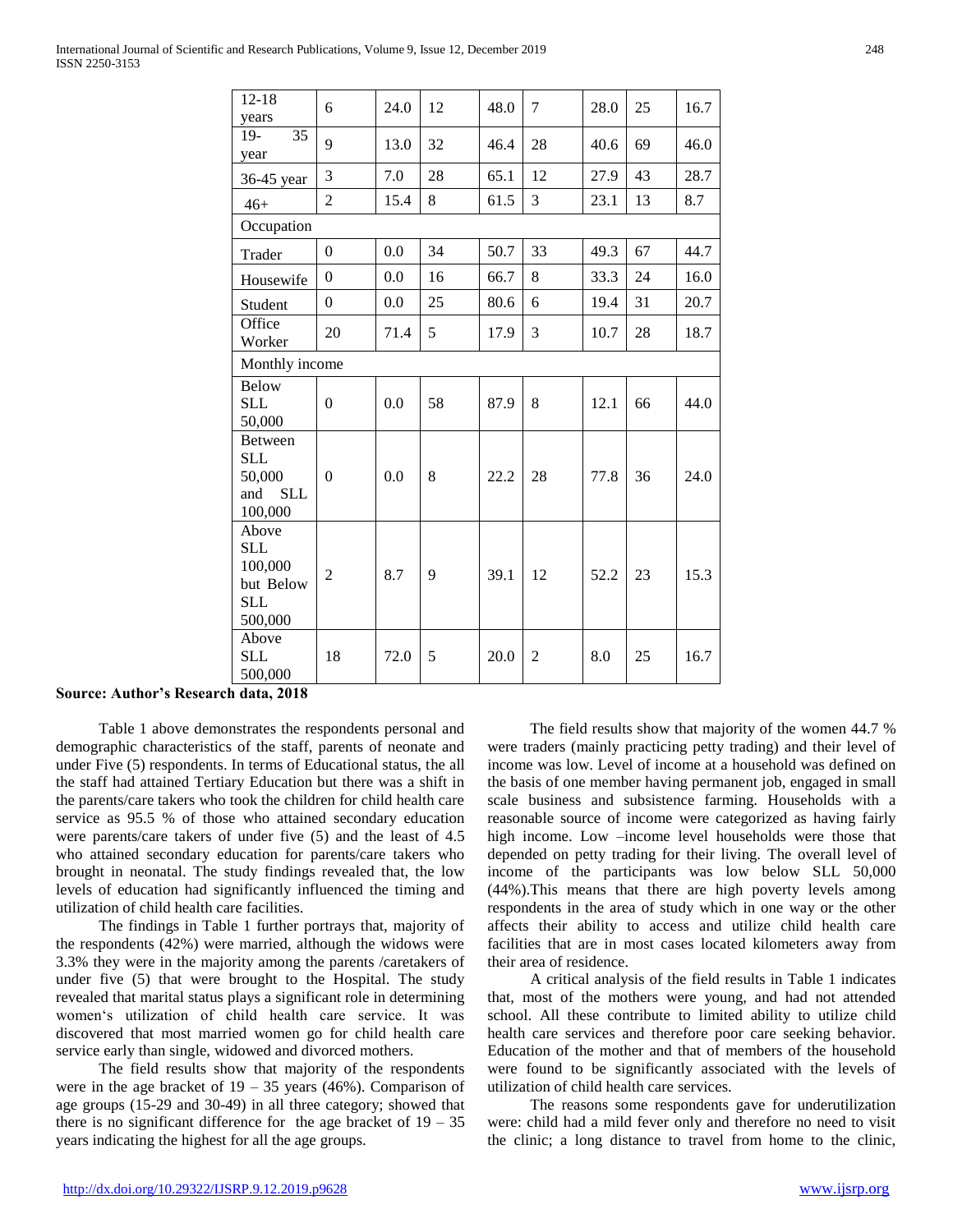International Journal of Scientific and Research Publications, Volume 9, Issue 12, December 2019 249 ISSN 2250-3153

avoiding making many trips to the health facilities for minor illness, and thinking they were able to treat the child with minor pills from drug stores or native herbs.

**4.2 CHARACTERISTICS OF ANC PROVIDERS** 



Figure 1: Care Providers of Respondents by Cadre. Source: Author's Research Data, 2018



# Figure 2: Care Providers of Respondents by Sex. Source: Author's Research Data, 2018

 According to the study findings, majority of the care providers were females (80%) in the age group of 19-35years. The health care providers had a positive perception towards child health care and were helping parents/caretakers obtain the necessary services. However, the providers identified challenges of shortage of personnel and equipments necessary for the services.

#### **Table 2: Care Providers of Respondents by Sex and Cadre.**

| Variable             | Male | Female | Total |
|----------------------|------|--------|-------|
| <b>Sex</b>           |      | 16     | 20    |
| Cadre                |      |        |       |
| Medical doctor       | 2    |        |       |
| Public health Sister | 2    |        |       |
| Registered midwife   | 5    |        |       |
| Registered nurse     |      |        |       |
| <b>SECH Midwife</b>  | 5    |        |       |
| <b>SECHN</b>         | 2    |        |       |

| Total                                       | 20 |
|---------------------------------------------|----|
| <b>Source: Author's Research Data, 2018</b> |    |

# **4.3 FACTORS INFLUENCING UTILIZATION OF CHILD HEALTH CARE**

 Twenty care providers were contacted during this study. These included the medical officer, senior nursing officers, nurses and midwives from the hospitals.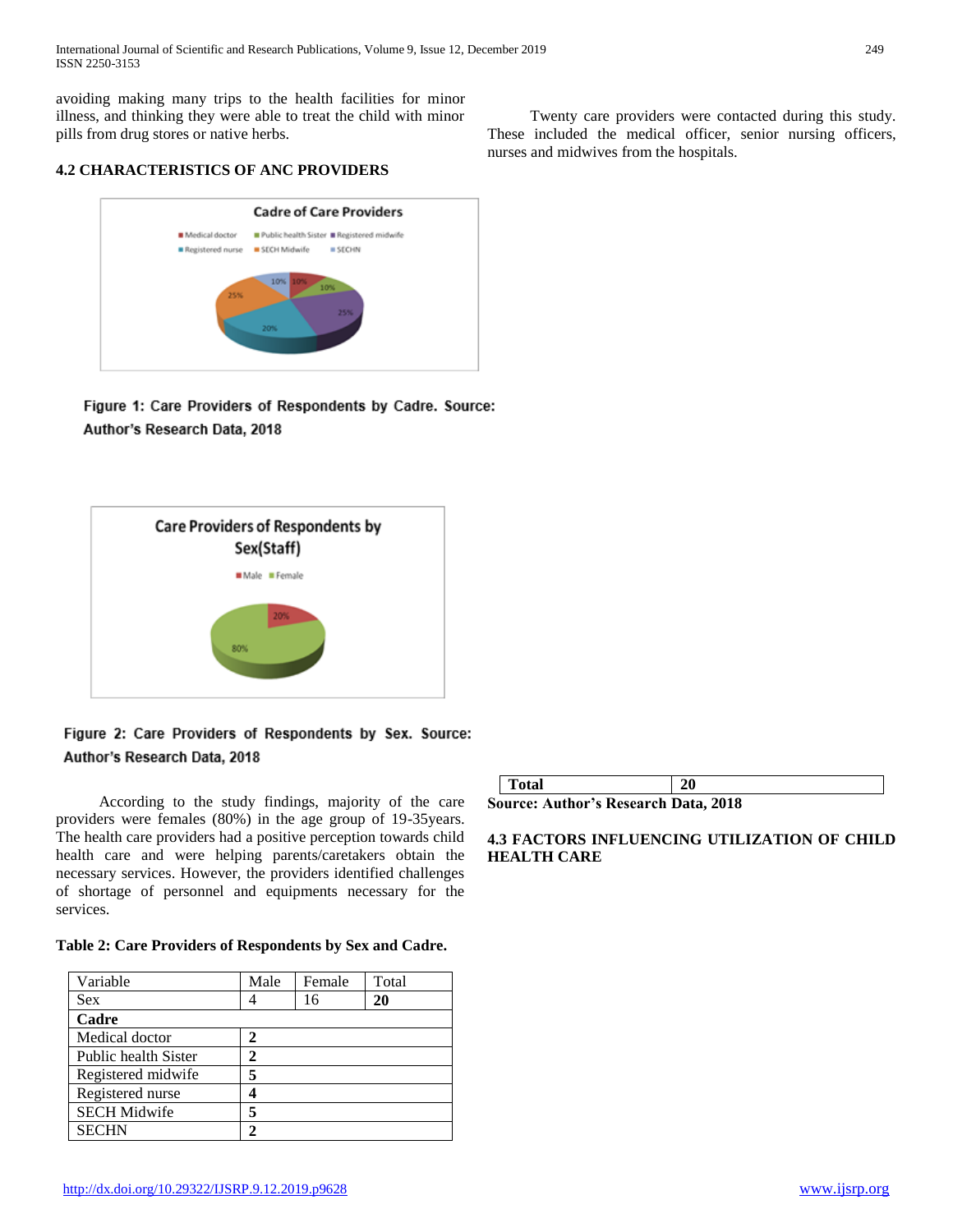

# Figure 3: Factors influencing utilization of child health care by Respondents. Source: Author's Research Data, 2018

 One of the objectives of the study was to determine the factors influencing child health care services in "Ola During" Children Hospital. Through exit interviews with child health care attendees, participants from each group (Under five and Neonatal) were asked to mention some factors influencing utilization of child health care. Responses from each group were summarized thus: majority of the respondents  $13\%$  travel  $8 - 11$ miles from home and most of them are attended to by other health practitioners and not medical doctors. Therefore many 55% prefer to be attending private facilities or rather come to the hospital only when the conditions are really serious. Majority of the participants said they don't attend the child health care because of lack of money for transport or to pay for services although there is a policy on free health care for all pregnant women, lactating mothers and children under the age of five. Most of the participants do not think it is necessary to bring their child for health service especially when the condition is not serious and so they chose to attend at their own time or when the condition is serious. The attitude of health care workers, the affordability, the satisfaction, and the distance are all factors contributing to the underutilization of the child health care. Most participants only visit when they are forced by relatives or when the condition goes worse.

# **4.3.1 Poor Quality of Care**

 Poor quality care at the health facility was mentioned by the respondents. The type and quality of child health care services that the women reported receiving were inconsistent and inadequate, and differed greatly from health workers. In this regard one woman mentioned that, the reputation of nurses and midwives regarding care for children was not good and as a result many women were scared of their bad behavior. A second woman echoed ―nurses are particularly strict on attendees who bring in their sick child and most women prefer to postpone their visits to health facilities for child health care services and even sometimes buy drugs over the counter or use herbs."

 Another significant finding from the study in relation to poor quality care was mistreatment by health care providers. One respondent stressed that sometimes parent bring their sick child in hospitals and the nurses are not bothered and don't treat them because they did not give them money.

# **4.3.2 Accessibility to the hospital**

 With respect to delivery care, nearly most of the respondents were not satisfied with the care they received at the hospital, because they reported health providers were rude and not treated well or were not treated in a timely manner. Mothers who were satisfied reported that the facility had saved their baby's life or because staff identified the problem they were experiencing. In addition, nearly all of the women believed that the causes of infant mortality at health facilities were providers 'mistakes or hospital procedures whiles health provider thought it was the late arrival.

 The above findings contravene the fact that; every child has the right to access high quality child health services that in turn must be accessible, affordable, effective, appropriate and acceptable to them in order to avoid preventable morbidity and mortality. Many complications of childhood illness that lead to mortality can be prevented by providing quality care that involves early detection of problems and appropriate timely interventions.

# **4.3.3 Myths and misconceptions**

 The knowledge, perceptions and attitudes of child attendees were assessed. The study established that participants had myths and misconceptions about seeking Child health early and in health units. The main reasons cited for failure to attend early were based on the woman's own beliefs and attitude that the facilities would provide quality care, or on the advice given by family members. All of the attendees pointed out that the government facility health care providers are not polite in handling patients. They do not explain when doing procedures; misplace records and reject most referrals.

 However, the negative experiences of women regarding the care they received and the belief among many participants that late attendance was caused by providers requires a thorough investigation into the quality of child health care services.

#### **4.3.4 Traditional Beliefs and Practices**

 The study demonstrates that many participants are still engulfed in the traditional past. The respondents' views revealed that many attendees seek ANC services late. The attendees reported that community norms were significant constraints in planning for early Child health care service. A nursing aid also described that attendees in general are reluctant to go for health services unless they suspect a problem with their child is serious. She elaborated that ―the influence of culture is deeply rooted in the society, which makes utilization of health services generally low among caregivers. Others even have the false belief that medical officials harass them. The researcher established that the status of women in the area of study was still low and they cannot make independent decisions about their child's health even when they have money.

#### **4.3.5 Financial Difficulties**

 As established by the study, the level of income of the respondents based on their economic activities was so low. As a result their utilization of child health care services was reported to be minimal. It was established that, perceived expense of the child health hinder early attendance, the respondents stressed that transport costs, physical inability to travel long distances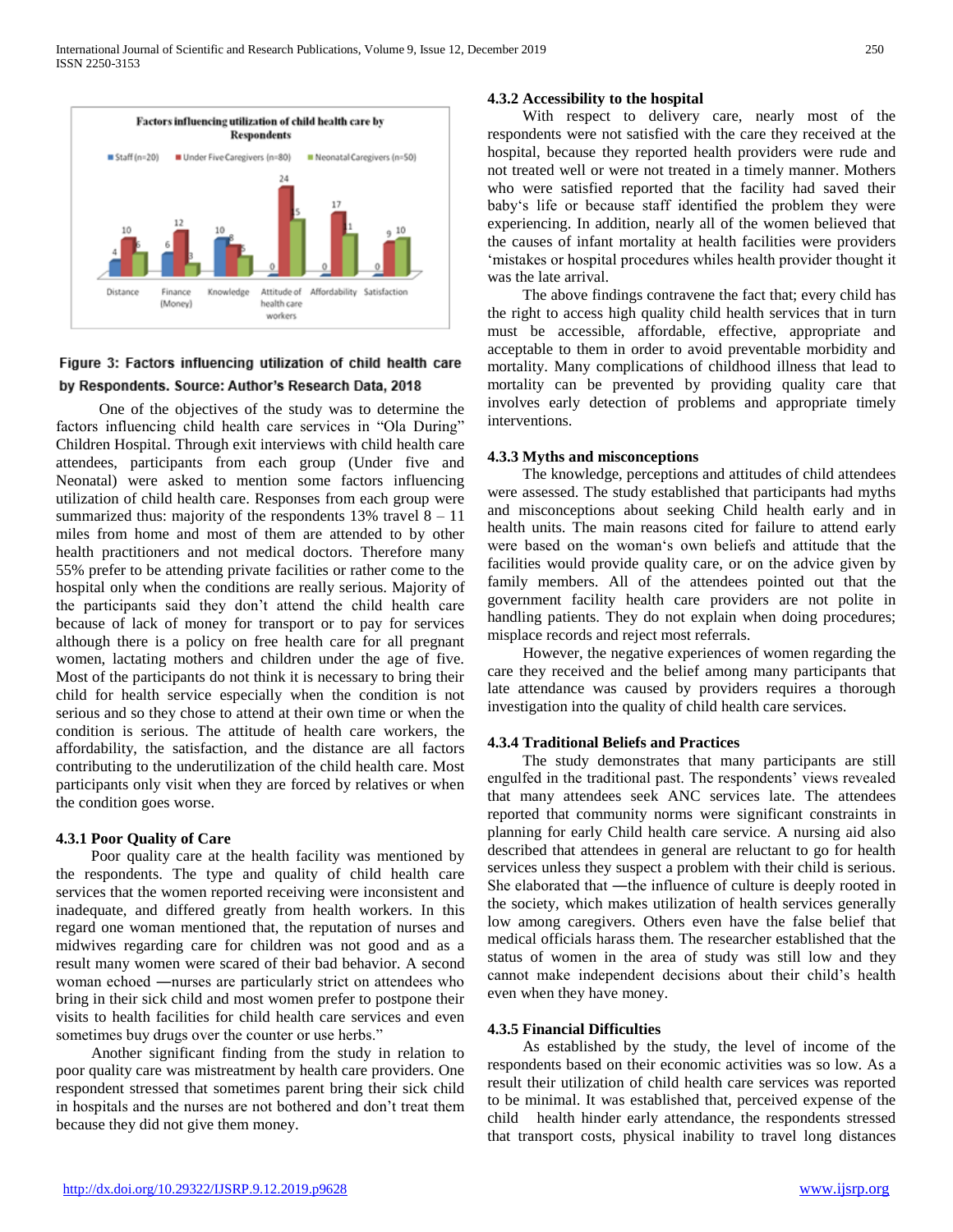make many attendee utilize the available alternatives and visit health units late.

 In this study, majority of attendees complained of poverty and sometimes their finances being in the hands of their husbands while the widowed lacked control of property left to them. This reflects the real situation in the area of study.

#### **4.3.6. Alternatives to Child health care service**

 The health care providers indicated that some mothers undertake other alternatives in early phases of childhood illness. As a result substantial proportions of women bring in their children when the conditions are very serious. It is clear that child mortality from within and without the health care system is not well addressed. The low child health care rate found in this survey is inconsistent even though many strategies have been laid by the government like the free health care initiative. There is also need to focus on women with no formal education and particularly those who have already had lost a newborn or young infant. To encourage earlier child health care attendance, service delivery must be improved and messages that aim at removing barriers to child health care utilization should be increased.

#### **4.3.6. Ignorance**

 The study established that, the majority of the respondents had less education levels which was also a reflection of the entire study population. In this regard some health care providers revealed that most of the women access the hospital late because of ignorance. Many mothers do not want to make many visits to the hospital/clinics. Because of the high illiteracy levels among women interviewed in the survey and generally among attendees, there is need for outreach efforts by employing community engagement strategies, and counseling and educational materials used needs to be audiovisual, interactive and pictorial. This will enable the health providers to reach the uneducated women.

Due to the fact that many women are illiterate, they also have limited information on the dangers related to late entry to the hospital. The main purposes of early arrival of child care are to prevent certain complications, such as anemia.

# **4.4 KNOWLEDGE OF MOTHERS ABOUT BENEFITS OF SEEKING CHILD HEALTH CARE EARLY**

 Data collected show high level of knowledge among child health care attendees. Through the study, the researcher established attendees'knowledge levels by asking women to mention likely consequences of attending ANC late. Majority, 88.5% of the responses indicated that the respondents had knowledge about dangers a child might come across when attended hospital late during childhood illness.



Figure 4: Knowledge of mothers for early child health care. Source: Author's Research Data, 2018 **4.5 DISTANCES TO HEALTH FACILITIES.** 



# Figure 5: Distance from the Health Facility. Source: Author's Research Data, 2018

 Seeking and utilization of child health care services by women and mothers is determined by a number of factors of which distance and mode of transport is one of them. To establish what influences women to seek alternatives and attend late, the researcher took the task of knowing how far the ANC attendees had traveled to the clinic/hospitals. The study findings on the availability and distances of child health care service revealed that women cover long distances to the health facility where child health care services are provided. This was expressed by respondents during questionnaire interviews, in depth interviews and focus group discussions.

#### **4.6 DISCUSSIONS**

#### **4.6.1 Factors Influence the Free Health Care Initiative**

 The findings on the Sierra Leone Free Health Care Initiative, clearly state the need in Sierra Leone. However, its ambition was also a risk, and weaknesses in implementation have been evident in a number of core areas, such as drugs supply. It was noted that Sierra Leone Free Health Care Initiative was one important factor contributing to improvements in coverage and equity of coverage of essential services for mothers and children. The findings suggest that even-or perhaps especially-in a weak health system, a reform-like fee removal, if tackled in a systematic way, can bring about important health system gains that benefit vulnerable groups in particular. The findings highlight how a flagship policy, combined with high profile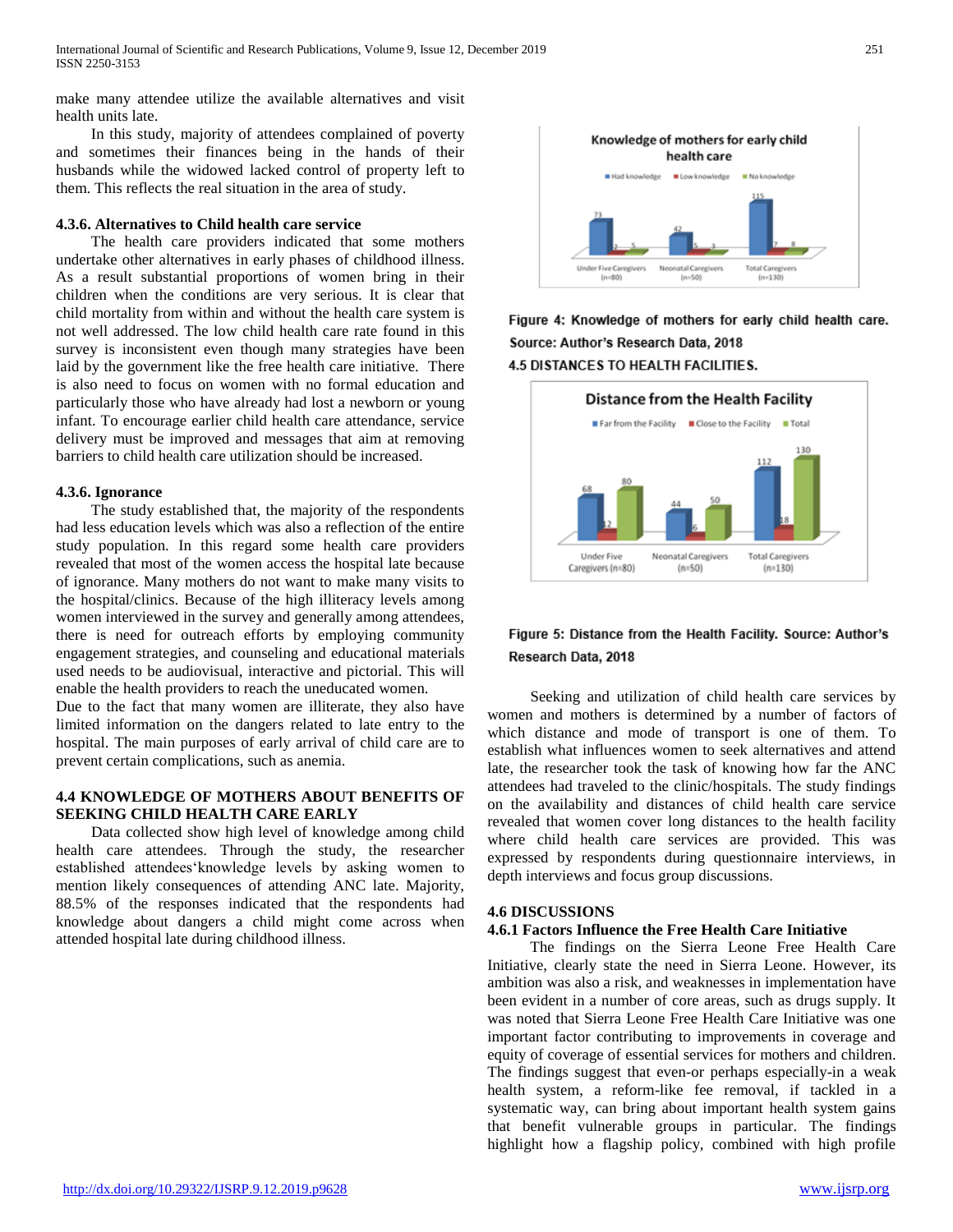support and financial and technical resources, can galvanize systemic changes. In this regard, the story of Sierra Leone differs from many countries introducing fee exemptions, where fee exemption has been a stand-alone program, unconnected to wider health system reforms. The challenge will be sustaining the momentum and the attention to delivering results as the Sierra Leone Free Health Care Initiative ceases to be an initiative and becomes just 'business as normal'. The health system in Sierra Leone was fragile and conflict-affected prior to the Free Health Care Initiative and still faces significant challenges, both in human resources for health and more widely, as vividly evidenced by the current Ebola crisis.

#### **4.6.2 The Impact of Health Service in Preventing Child Death**

 Child health is a growing concern at the global level, as infectious diseases and preventable conditions claim hundreds of lives of children under the age of five in low-income countries like Sierra Leone. Approximately 7.6 million children under five years of age died in 2011, calculating to about 19 000 children each day and almost 800 every hour. About 80 percent of the world's under-five deaths in 2011 occurred in only 25 countries. This study reviews essential recommendations and interventions for improving child health, which if implemented properly and according to guidelines have been found to improve child health outcomes, as well as reduce morbidity and mortality rates. It also includes caregivers and delivery strategies for each intervention. Interventions that have been associated with a decrease in mortality and disease rates include exclusive breastfeeding, complementary feeding strategies, routine immunizations and vaccinations for children, preventative zinc supplementation in children, and vitamin A supplementation in vitamin A deficient populations.

#### **4.6.3 Alternatives to Child Health Care in Freetown**

 The research findings show that; majority of the respondent who attends the Ola During Children's hospital had other alternatives to child health care. These included use of local herbs, over the counter drugs and traditional healers. This implies that, cultural beliefs are still a determining factor to the decision in seeking child health care services.

 The study established ill treatment of child care takers from health care providers. Some health care providers are rude and sometimes abuse child care takers at that critical time when a mother brings in the child in a very sick condition. This demonstrated less ethical values among health providers. In addition research findings obtained, there was an observation some child care takers seek alternatives care because the husbands were refusing to accompany or even block them from attending.

#### **4.6.4 Late Child Health Care Attendance**

 The study findings also illustrate that almost all of the respondents accessed child health care late in very critical condition. There is evidence to suggest that care takers seek child health care late because of poverty. The study findings show that many of the respondents' income is low, so mothers fail to raise money for transport, lunch during child health care visit and lack what to put on like dresses. Thus some mothers seek child health care late because the husbands cannot raise money for their child Hospitalization.

 Ola During Children's Hospital is located in the Fourah Bay Community and along the main Fourah Bay Road off the left wing of the country's major sea port, Queen Elizabeth II and the west wing of the country's biggest market, Moa market in the Western Urban Freetown.

 The data obtained from the study show that distances from the hospitals contribute to care takers to seeking child health care late. From data analyzed the biggest percentage of ANC attendees traveled longer distances to the hospital. Moreover Freetown is very congesting, with very high traffic stuff especially during the day making the major roads to the hospital impassable. This suggests lack of adequate means of transport in some parts of the area of study was a hindrance to accessing child health care services.

 The findings indicated that care givers in the area of study are engaged in both in- home and tedious out-door trading activities for which they allocate little time for seeking medical care in general. Related to this; a study in Ethiopia, established that heavy workload, lack of access to health services, poverty, traditional practices, poor social status and decision-making power, and lack of access to education are among the highly prevalent socio-cultural factors that potentially affect the health of women (Marina and Mugoni:2005).

 The findings also suggest that other factors, aside from service availability, may drive service utilization differentials between and among rural women. These factors include disparities in economic and cognitive access, perceived quality of child health care services, and differences in individual knowledge and attitudes towards child health care services. A comprehensive conceptual framework of how different dimensions of access to and quality of health services affect service utilization in Freetown. Such a framework should also take into account the emergence of non-public sectors that are increasingly involved in the provision of health services. A more comprehensive understanding of the service environment, consisting of all sectors and how different dimensions of service provision may affect utilization, will guide efforts to improve service utilization.

 The study established that, late attendance was attributed to child health care takers seeking alternatives to child health care. This is a clear marker of how health and social systems threaten the capacity of child health care takers to seek medical attention promptly. While not attending child health care services as presented by the respondents, its true causes are grounded in child health care taker's acute socio-economic vulnerability which denies them access to timely and appropriate care. The severe shortage of qualified health workers, unavailability of transport to facilitate emergency referrals, searing poverty that denies people to afford health care; lack of education regarding basic reproductive health and the complications of childhood illness. More tragically, however, lack of adequate child health care services has contributed to the continuing and unabated acceptance that children naturally die during childhood illness, or are left with devastating disabilities.

 Age was identified as a factor in child health care service late attendance, slightly more than half of the child health care takers in the study whose age was reported were 19- 35 year. It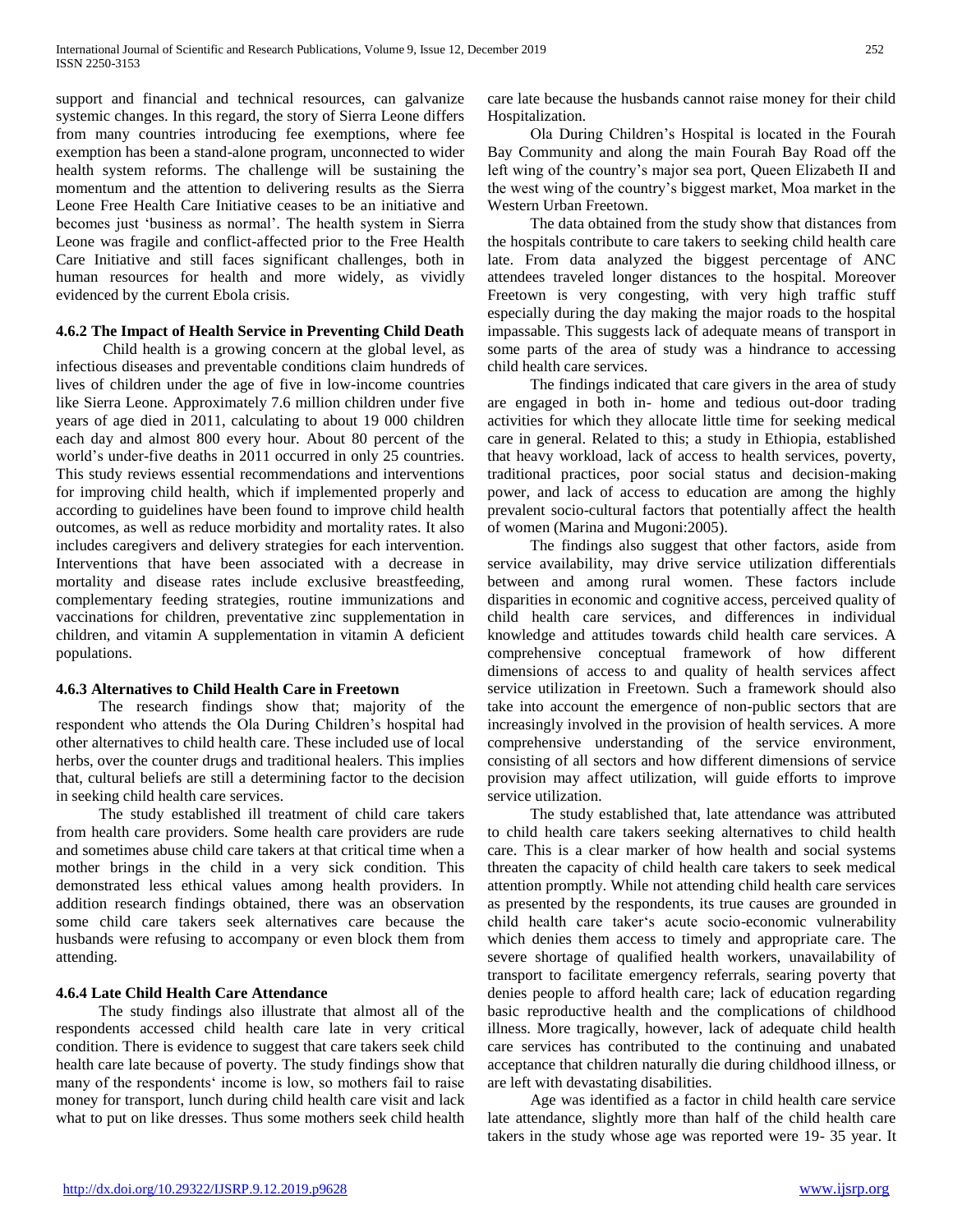also highlights the need for girls and young women to possess the fundamental rights to determine freely when they will marry and when they will begin having children. While it remains vital to recognize the severe impact of child health care service late attendance on young girls, the findings expand on the widely held assumption that ignorance on seeking proper and adequate child health care service predominantly affects very young women.

 The findings of the study highlighted that those child health care takers who are slightly educated have maximally availed child health care service when compared to less educated and illiterate ones. Significant differences have been observed according to women's education in consulting a health professional. Attainment of education has a major influence on utilization of child health care service.

# **4.6.5 Respondents Recommendations on How to Improve Child Health Care Service Utilization**

 The study identified that it was significant to provide women with education and counseling on child health care. This means that Women in general should be encouraged strongly to take the sick child as early as possible to the hospital so they can receive emergency care promptly when needed.

 Public education and programs to prevent child health care takers from seeking dangerous child health care service alternatives must therefore, target all women of reproductive age. In particular, maternal health services should provide accurate and timely counseling to women as well as key decision makers, such as husbands, mothers-in-law and parents on the importance of utilizing child health care service in early days of sign and symptoms, and encourage women and their families.

 Training for health workers on clinical skills, as well as on client-provider interaction, was suggested as critical to ensure high quality, professional child health care service. Supplies and equipment must be available to health workers, and supportive supervision instituted to monitor service delivery standards. Health workers, in turn, need to be supported through training and supervision to provide essential, adequate, services to child health care attendees.

 The Government should pursue its efforts to improve the availability of child health care service at existing and/or new health facilities, particularly those that are offering child health care service. Any interventions that aim to increase child health care service utilization should include efforts to target children of lower health status and educational achievements, as well as areas where women in general do not have high educational achievements.

 Broad-based educational and advocacy programs are needed to dispel negative myths about seeking child health care service at Ola During hospitals as well as to encourage social support for child care takers. Consistent and reliable information on where and when services are available also needs to be disseminated to assist child health care takers to access treatment quickly. Radio programs and outreach through faith-based institutions may represent effective communication channels to reach them.

 From the findings, it is clear that child health care service programs must address the reduction of infant and 'under five' mortality from within and without the health care system. The low child health care rate found in the survey is an indication that, there is need for community outreaches about the importance of child health care service to those most at risk for not being aware of or able to access appropriate care. In Freetown efforts need to be intensified and there is need to focus on care takers with no formal education and particularly those who have already had lost a newborn or young infant. Although the perceived expense of the child health care service may hinder attendance, it is uncertain that free health care initiative has increase coverage and a perceived negative attitude of health workers and poor quality of care would remain barriers.

# V. 5.0 RESEARCH CONCLUSIONS AND RECOMMENDATIONS

# **5.1 INTRODUCTION**

 This chapter presents the conclusions and recommendations to the research findings in relation to the research objectives. The results were discussed in line with the research findings as presented in Chapter Four.

#### **5.2 CONCLUSIONS**

 From the findings, it is clear that child health care service programs must address the reduction of infant and 'under five' mortality from within and without the health care system. The low child health care rate found in the survey is an indication that, there is need for community outreaches about the importance of child health care service to those most at risk for not being aware of or able to access appropriate care. In Freetown efforts need to be intensified and there is need to focus on care takers with no formal education and particularly those who have already had lost a newborn or young infant. Although the perceived expense of the child health care service may hinder attendance, it is uncertain that free health care initiative has increase coverage and a perceived negative attitude of health workers and poor quality of care would remain barriers.

 The health and survival of Children in Freetown has gone unnoticed far too long. However, both immediate and long term opportunities exist to improve the situation at all levels. Sierra Leone has many policies in place but the utilization of child health care service illustrates a critical policy gap, especially in regard to the free health care initiative.

Existing policies and guidelines have not been fully disseminated, integrated or implemented by service providers, leading to poor and inconsistent utilization of child health care service especially in rural areas. There is an opportunity for policy makers to take a leading role to improve utilization of child health care service from the highest level in both public and private facilities. This can be achieved through making and disseminating appropriate policies, improving staffing and supervision in facilities and creating an enabling environment for community level care.

 The study revealed that attitude of health care workers, the affordability, the satisfaction, and the distance are all factors contributing to the underutilization of the child health care. Another significant finding from the study in relation to poor quality care was mistreatment by health care providers.

 The study established that participants had myths and misconceptions about seeking Child health early and in health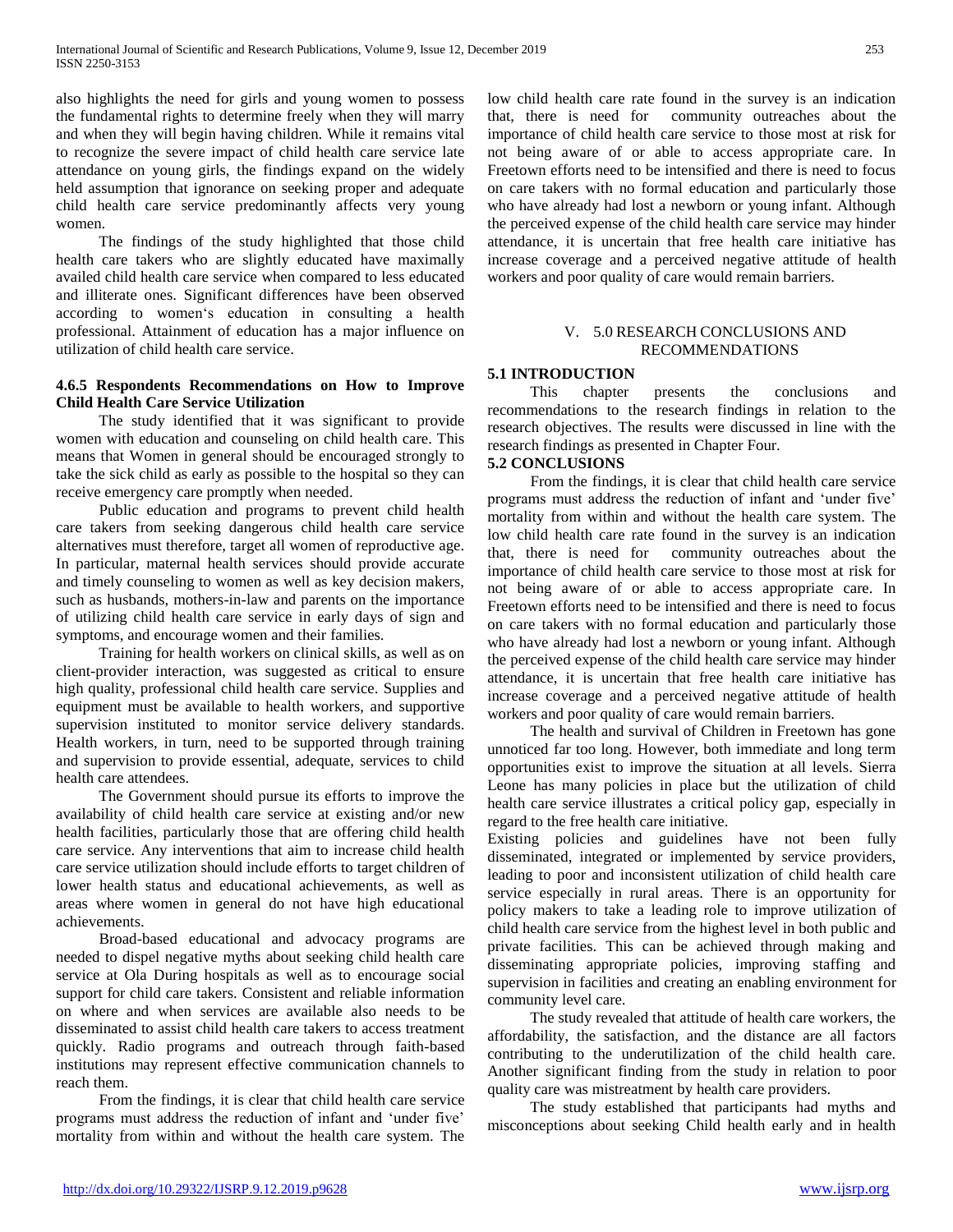units. The study demonstrates that many participants are still engulfed in the traditional past.

 The study revealed that late access to the hospital is because of ignorance and the high level of illiteracy among women interviewed in this study.

 The researcher established that the status of women in the area of study was still low and they cannot make independent decisions about their child's health even when they have money.

 It was established that, perceived expense of the child health hinder early attendance, the respondents stressed that transport costs, physical inability to travel long distances make many attendee utilize the available alternatives and visit health units late.

The study findings on the availability and distances of child health care service revealed that women cover long distances to the health facility where child health care services are provided.

 The findings highlight how a flagship policy, combined with high profile support and financial and technical resources, can galvanize systemic changes. In this regard, the story of Sierra Leone differs from many countries introducing fee exemptions, where fee exemption has been a stand-alone program, unconnected to wider health system reforms.

 The findings also suggest that other factors, aside from service availability, may drive service utilization differentials between and among rural women. These factors include disparities in economic and cognitive access, perceived quality of child health care services, and differences in individual knowledge and attitudes towards child health care services.

#### **5.3 RECOMMENDATIONS**

 The study findings unveiled a number of gaps in the provision of child health care service; gaps in information dissemination systems and organizational barriers relating to accessibility and underutilization of child health care service. Thus in order to change the habit of those seeking alternatives, underutilization and attending child health care service late, the study recommended;

5.3.1. Health workers should be encouraged to take opportunity of the numbers of care takers that attend underutilization and educate them on the unpredictability of complications of childhood illness.

5.3.2. Having realized the weaknesses in the health service, there is a need to train health care workers in the concept of child health care service, with specific emphasis on ethics.

 5.3.3. To improve access and utilization of child health care service, there is need to establish or strengthen national policies and locally adapted guidelines for evidence-based at the national level detailing the essential minimum components of child health care service, in line with the country epidemiological profile and country priorities and based on WHO guidelines and recommendations.

 5.3.4. Considering the study findings, it is suggested that strategies should be developed for empowering communities to overcome obstacles to reach child health care service. These may include using community channels to identify childhood illness, targeting those more likely to be critical, and making the services more responsive to the needs of children.

 5.3.5. Quality and performance improvement to mitigate factors affecting performance of child health care providers were identified as a way of ensuring quality of child health care service. This interdisciplinary approach should include key stakeholders, like the health management teams, to identify service gaps. Based on the gaps identified, priority interventions should be implemented focusing on a range of performance factors such as supervision, knowledge and skills; development, and availability of key resources, supplies and equipment to ensure sustainability and long-term results.

 5.3.7. The study established that many of the medical personnel handle their clients in an inhuman manner a sign of poor client handling. Training for health workers on clinical skills, as well as on client-provider interaction, is critical to ensure high quality, professional child health care service.

 5.3.8. The study recommends an improvement in health care systems at all levels and improving child survival and wellbeing, through improving physical infrastructure, essential drugs supplies, equipment to improve the extremely difficult working conditions for staff and enable providers to offer quality care.

#### **REFERENCES**

- [1] Abbas, A.; Walker, G. (1986) "Determinants of the utilization of maternal and child health services in Jordan" International Journal of epidemiology, 15(4):404-407
- [2] Ahmed, S (2005) Exploring health-seeking behaviour of disadvantaged population in rural Bangladesh PhD dissertation, Karolinska University, Stockholm, Sweden
- [3] Ahmed, S.; Adams, A.; Chowdhury, M.; Bhuiya, A. (2003) "Changing health-seeking behaviour in Matlab, Bangladesh: do development intervetion matter?" Health and Policy Planning 18(3) 306-315
- [4] Andersen, R (1995) "Revisiting the behavioural model and access to medical care: does it matter?" Journal of Health and Social Behaviour 36:1- 10
- [5] Armar-Klemusu, M. et al. 2006. ―Acceptability and feasibility of introducing the WHO focused antenatal care package in Ghana, FRONTIERS Final Report. Washington, DC: Population Council.
- [6] Bhatia, J. C. (2001). ―Health-care seeking and expenditure by young Indian mothers in the public and private sectors.‖ Health Policy and Planning 16(1): 55-61.
- [7] Borghi J, Storing K & Filippi V (2008). Overview of the costs of obstetric care and the economic and social consequences for households. Studies in Health Services Organization & Policy 24, 23-46.
- [8] Brinkel, J.; Khan, Md; Kraemer, A (2009) "A systematic review of arsenic exposure and its social and mental health effects with special reference to Bangladesh" International Journal Res. Public Health 6:1609-1619
- [9] Bwera K.A.A. (1997).Factors influencing choice of delivery sites by pregnant mothers in Rakai District, Uganda. Unpublished Masters Dissertation, Makerere University, Kampala, Uganda.
- [10] Christianson, J (1976), "Evaluating location for outpatient medical care facilities", Land Economics 52(3):299-313.
- [11] Diehr, P; Yanez, D; Ash, A; Hornbrook, M; Lin, D.Y (1999) "Methods for analyzing health care utilization and costs", Annual Review of Public Health, 20:124-144
- [12] Ensor, T; Cooper, S. (2004) "Overcoming barriers to health service access and influencing the demand side through purchasing", Health, Nutrition and Population Discussion Paper, The World Bank, Washington D.S
- [13] Fawcus S, et al. 1996. A community based investigation of avoidable factors for maternal mortality in Zimbabwe. Studies in Family Planning 27: 319–27. Health, Reproductive Health Division, Department of Community Health, May 2006, p.49.
- [14] female-headed households in rural Sri Lanka", Journal of Developing Areas 25(1): 1-14
- [15] Field, K;Briggs, D (2001) "Socio-economic and locational determinants of accessability and utilization of primary health care" Health and Social Care in the Community, 9(5): 294-308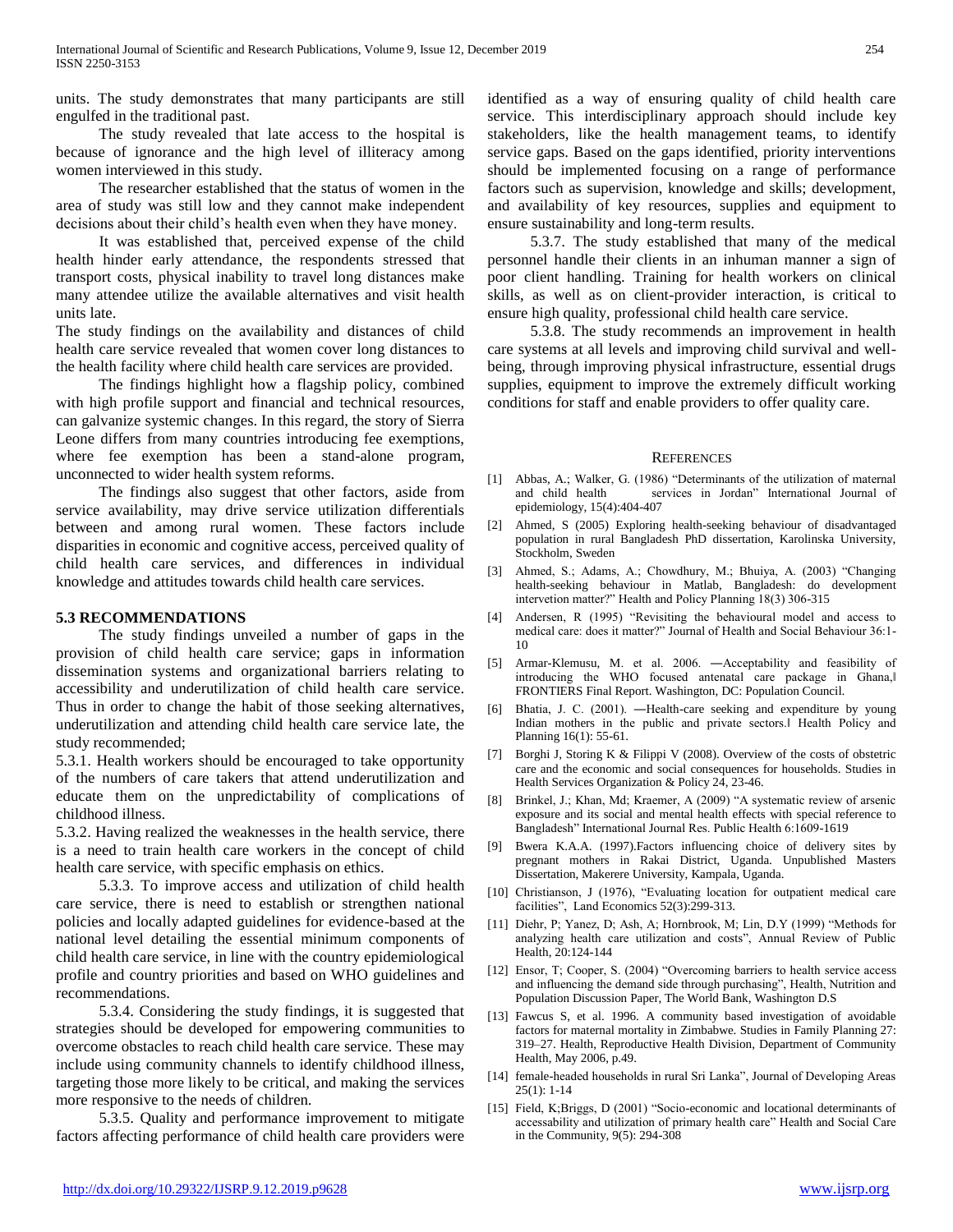- [16] Grossman, M (2000), "The human capital model" in Handbook of Health Economics, Vol. 1A in Culyer, A and Newhouse, J (eds.), Elsevier, Amsterdam
- [17] Hadi, A; Parveen, R (2004) "Arsenicosis in Bangladesh: prevalence and socio-economic correlates" Public Health 118:559-564
- [18] Heller, P. (1982) "A model of the demand for medical and health services in Peninsular Malaysia", Social Science and Medicine, 16:267-284
- [19] Hitesh, J. (1996). ―Perceptions and constraints of pregnancy related referrals in rural Rajasthan.‖ Journal of Family Welfare 42(1): 24-29
- [20] Hjortsberg, C. (2003) "Why do the sick not utilize health care? The case of Zambia", Health Economics, 12:755-770
- [21] Hjortsberg, C.; Mwikisa, C. (2002) "Cost of access to health services in Zambia", Health Policy and Planning, 17(1):71-77
- [22] Israel, Glenn D.1992.Sampling the Evidence of Extension program project. Program Evaluation and Organizational Development, IFAS, University of Florida.PEOD-6.October.
- [23] J.K.Kabami 2000. Factors Associated with Maternal Mortality in Nyakabande Sub County, Kisoro District in Uganda. Uganda Research Institute, Mbarara, Uganda e436 13th International Congress on Infectious Diseases Abstracts, Poster Presentations 68.014
- [24] Koblinsky M, Matthews Z, Hussein J, Mavalankar D, Mridha M, Anwar I, Achadi E, Adjei S, Padmanabhan P, Marchal B, De Brouwere V & Van Lerberghe V (2006) Going to scale with professional skilled care. Lancet 368, 1377-86.
- [25] Kruk M, Galea S, Prescott M & Freedman L (2007) Health care financing and utilization of maternal health services in developing countries. Health Policy and Planning 22, 303-10.
- [26] Kutzin, J. (1993) "Obstacles to women's access: issues and options for more effective interventions to improve women's health" Human Resources Development and Operations Policy Paper No. 13, The World Bank
- [27] Leonard KL, et al. 2002. Bypassing health centers in Tanzania: revealed preferences for observable and unobservable quality. Department of Economics, Discussion Paper Series. New York: Columbia University.
- [28] Marina Giuliano, Michele Magoni, Luciana Bassani, Pius Okong, Praxedes Kituka Namaganda and Saul Onyango. A theme issue by, for, and about Africa: Results from Ugandan programme on preventing maternal transmission of HIV; BMJ 2005; 331:778 (1 October), doi: 10.1136/bmj.331.7519.778
- [29] Michael Banton, A West African City: A Study of Tribal Life in Freetown (London: Oxford University Press, 1969); Christopher Fyfe, Freetown: A Symposium (Freetown: University of Sierra Leone, 1968); Fourah Bay College: University of Sierra Leone. <http://fbcusl.net/>
- [30] Ministry of Health, Uganda: Goal Oriented Antenatal Care Protocol: National Policy Guidelines and Service Standards for Sexual and Reproductive Health and Rights, Reproductive Health Division, Department of Community Health, May 2006, p.49. Murray, C.J.L. and Lopez, AD, (Eds). Health dimensions of sex and reproduction: the global burden of sexually transmitted diseases, HIV, maternal conditions, partanal disorders, and congenital anomalies. World Health Organization, Harvard School of Public Health and World Bank, 1997
- [31] Morrison, A.; Raju, P.; Sinha, N. (2007) "Gender Equality, Poverty and Economic Growth", World Bank, Policy and Research Working Paper, No. 4349
- [32] Muhuri P., Preston S. (1991) "Effects of Family Composition on Mortality Differentials by Sex Among Children in Matlab Bangladesh". Population and Development Review 17: 415434
- [33] Nuwaha, F et al. (2000). Factors influencing choice of delivery sites in Rakai district, Uganda. Soc. Sci. Med. 50, 200-213
- [34] Nwakoby, B. et al 1997). ―Community contact persons promote utilization of obsetetric services, Anambra State, Nigeria.l International Journal of Gynecology and Obstetrics 59(Suppl. 2): S219—S224.
- [35] O'Donnell Owen. Access to health care in developing countries: breaking down demand side barriers Cad. Saúde Pública, Rio de Janeiro, 23(12):2820-2834, dez 2007
- [36] O'Donnell, O. (2007) "Access to health care in developing countries: breaking down demand side barriers", Cad Saúde Pública, 23(12): 2820- 2834
- [37] Ojanuga, D.; Gilbert, C. (1992), "Women's access to health care in developing countries", Social Science and Medicine, 36(4): 613-617
- [38] Okojie, C.E.E (1994) "Gender inequalities of health in the third world" Social Science and Medicine 39: 1237-1247
- [39] Okong, P.(1996,October 24‖).Overview of maternal Mortality research in Uganda: Paper presented at the proceedings of the dissemination seminar of Maternal Mortality: Policy implications of current research data.Kampala:CHDC/CRHCS-ECSA.
- [40] Pandit, R.D (1992) Role of antenatal care in reducing maternal mortality. Asia Oceania Journal of Obstetrics and Gynecology, 18 (1), 1-6.
- [41] Parkhurst Justin O. Ssengooba Freddie, Access to and Utilization of Professional Child Delivery Services in Uganda and Bangladesh Uganda Country Report 2005, HSD/WP/08/05
- [42] Post postpartum Care –What's best for mother and baby.(1997).safe motherhood ,24.(2), 4-8.
- [43] Rannan-Eliya, R.; Somanathan, A. (2006) "Equity in health and health care systems in Asia" in Jones, A. M. (ed.), The Elgar companion to health economics, pp. 205-218
- [44] Roadmap for accelerating the Reduction of Maternal and Neonatal Mortality and Morbidity in Uganda, 2007-2015.
- [45] Saseendran Pallikadavath et al, 2008:74 Antenatal Care in Rural Madhya Pradesh: Provision and Inequality
- [46] Shaffer, C.F. (2002) Factors Influencing the Access to Prenatal Care by Hispanic Pregnant Women, Journal of the American Academy of Nurse Practitioners Vol.14. Iss. 2. pp.93-96.
- [47] Shaikh, B. and Hatcher, J. (2004) "Health seeking behaviour and health service utilization in Pakistan: challenging the policy makers" Journal of Public Health 27(1): 49-54
- [48] Souza, A. C. T. et al (2000). ―Circumstances of post neonatal deaths in Ceara, Northeast Brazil: mothers' health care seeking behaviors during their infants' fatal illness.‖ Social Science and Medicine 51(11): 1675-1693
- [49] Stephenson, R and Tsui AO. 2002. Contextual Influences on reproductive health Services in Utta Pradesh India. Studies in Family Planning 33(4):309-320 Sauerborn, R. et al (1994). ―The economic costs of illness for rural households in Burkina Faso.‖ Tropical Medical Parisotology: 54- 60.
- [50] Sugathan KS, Mishra V and Retherford RD. Promoting institutional deliveries in rural India: the role of antenatal-care services. In: National Family Health Survey Subject Reports no.20, International Institute for Population Sciences and East-West Centre.
- [51] Tamiya N, Araki S, Kobayashi Y et al. 1996. Gender difference in the utilization and users' characteristics of community rehabilitation programs for cerebrovascular disease patients in Japan. International Journal for Quality in Health Care 8:359–66.
- [52] Tandon, S.D., Parillo, K.M. & Keefer, M. (2005) Hispanic Women's Perceptions of PatientCentredness During Prenatal Care: A Mixed-Method Study Birth Vol. 32, No. 4., pp.312-317.
- [53] The Republic of Uganda, Health Sector Strategic Plan vol I 2005/06 The Republic of Uganda Ministry of Health Strategic Plan Phase 1; vol 11, 2009/2010.
- [54] Tsianakas, V. & Liamputtong, P. (2002) what women from an Islamic background in Australia say about care in pregnancy and prenatal \testing, Midwifery, Vol. 18 pp.25-34.
- [55] Uganda Bureau of Statistics (UBOS). (Forthcoming). Uganda National Household Survey 20052006. Kampala.
- [56] UNDP News, Uganda. A quarterly Newsletter, June-September 2007
- [57] Villar J et al. WHO antenatal care randomized trial for the evaluation of a new model of routine antenatal care. Lancet. 2001; 357:1551.doi:10.1016/SO140-6736 (00)04722-X.
- [58] Wagstaff, A. (2002) "Poverty and health sector inequalities" Bulletin of the World Health Organization, 80: 97-105
- [59] WHO (2005) "A field guide for detection, management and surveillance of arsenicosis cases"
- [60] WHO and UNICEF, Antenatal Care in Developing Countries: Promises, achievements and missed opportunities. An analysis of trends, levels and differentials, 1990-2001
- [61] WHO and UNICEF. Revised 1990 estimates of maternal mortality. A new approach by WHO and UNICEF (WHO/FRH/MSM/96.11) Geneva, 1996.
- [62] WHO, 2006 making a difference in countries: strategic approach to improving maternal and newborn survival and health. WHO Making